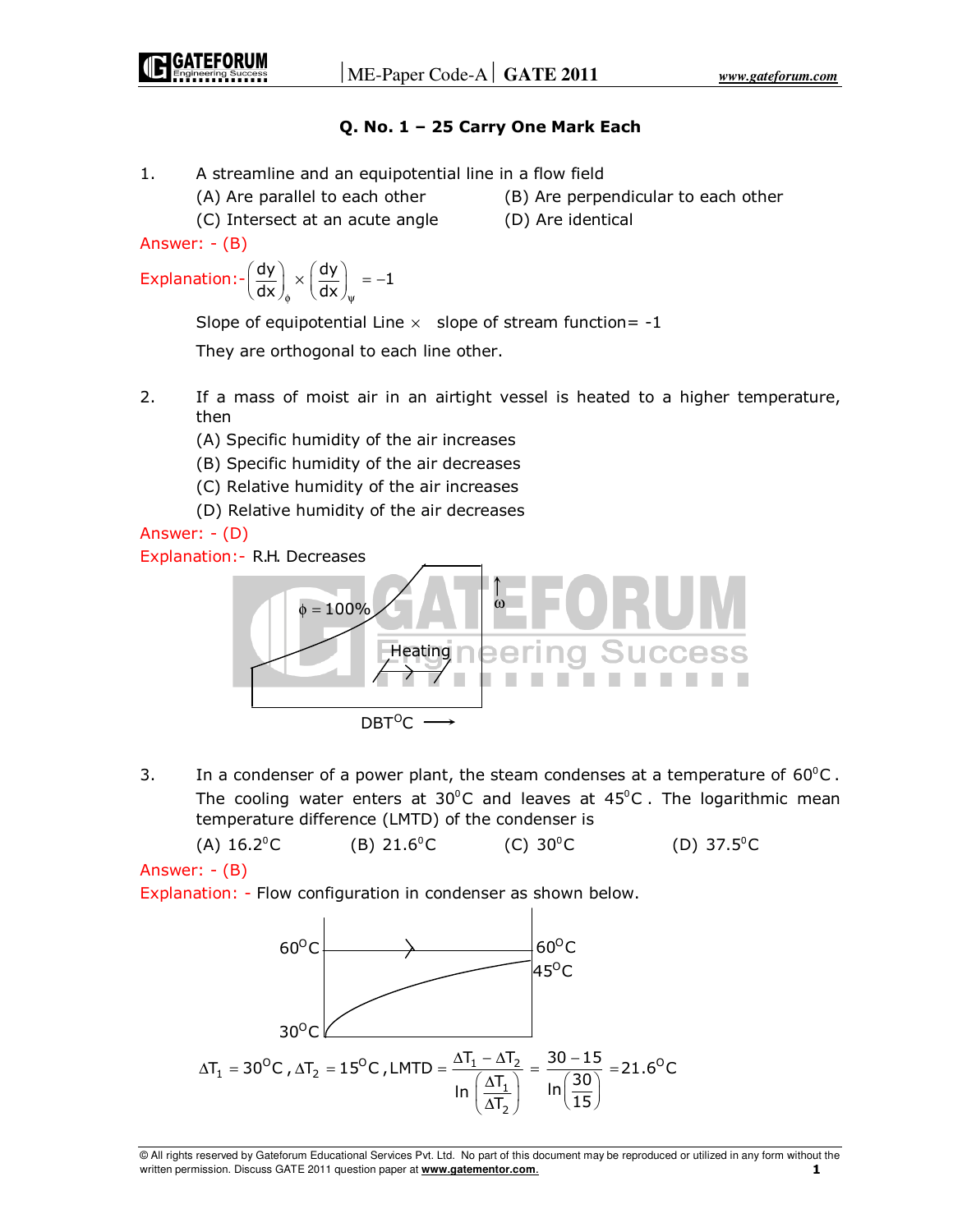4. A simply supported beam PQ is loaded by a moment of 1kN-m at the mid-span of the beam as shown in the figure. The reaction forces  $\mathsf{R}_\mathsf{p}$  and  $\mathsf{R}_\mathsf{Q}$  at supports P and Q respectively are



(A) 1kN downward, 1kN upward (B) 0.5kN upward, 0.5kN downward

 (C) 0.5kN downward, 0.5kNupward (D) 1kN upward, 1kN upward Answer: - (A)

Explanation: - Take moments about 'Q'

 $\mathsf{R}_\text{Q} \times \mathsf{1} - \mathsf{1}$  =  $\mathsf{0} \Rightarrow \mathsf{R}_\text{Q}$  = 1kN  $\uparrow$ 

But  $R_p + R_o = 0 \Rightarrow R_p = -R_o = -1kN$  or  $R_p = 1kN \downarrow$ 

5. A double – parallelogram mechanism is shown in the figure. Note that PQ is a single link. The mobility of the mechanism is



Answer: - (C)

6. The maximum possible draft in cold rolling of sheet increases with the

- (A) Increase in coefficient of friction (B) Decrease in coefficient of friction
- (C) Decrease in roll radius (D) Increase in roll velocity
- 

7. The operation in which oil is permeated into the pores of a powder metallurgy product is known as

```
 (A) Mixing (B) Sintering (C) Impregnation (D) Infiltration 
Answer: - (C)
```
8. A hole is dimension  $\stackrel{+0}{\mathsf{p}}\stackrel{+0}{\mathsf{p}}$ 0.015 mm. The corresponding shaft is of dimension  $\phi$ 9<sup>+0.010</sup> mm. The resulting assembly has (A) Loose running fit (B) Close running fit (C) Transition fit (D) Interference fit Answer: - (C)

Answer: - (A)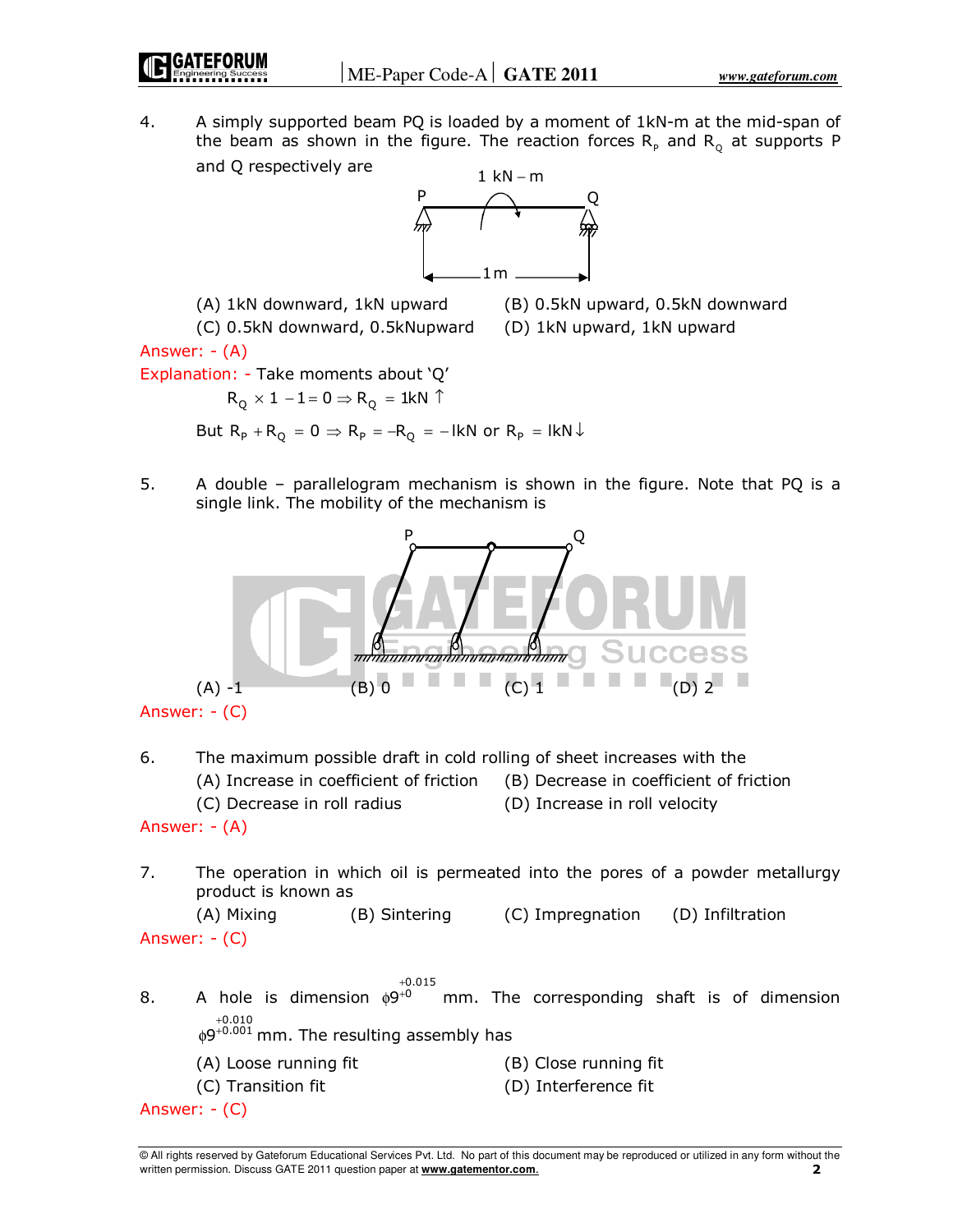9. Heat and work are (A) Intensive properties (B) Extensive properties (C) Point functions (D) Path functions Answer: - (D) Explanation: - Heat and work are path functions. Since δQ and δW are dependent on path followed between two given end states of a thermodynamic process undergone by system. 10. A column has a rectangular cross-section of 10mm x 20mm and a length of 1m. The slenderness ratio of the column is close to (A) 200 (B) 346 (C) 477 (D) 1000 Answer: - (B) Explanation:- Slenderness ratio =  $\frac{\text{length of column}}{\text{least radius of gyration}} = \frac{\text{L}}{\text{K}}$ But  $K = \sqrt{\frac{I_{\text{min}}}{A}}$ Where I<sub>min</sub> is minimum area moment of inertia i.e. I<sub>xx</sub> or I<sub>yy</sub>, whicever is less. For the given section  $I_{min} = \frac{20 \times 10^3}{12} = 1667$ mm $^3$ ∴ K =  $\sqrt{\frac{1667}{20 \times 10}}$  = 2.89 and ratio =  $\frac{1000}{2.89}$  = 346 11. A series expansion for the function  $\sin\theta$  is  $\overline{1}$  ng  $\overline{S}$  u CCeSS (A) 2  $\alpha^4$  $1 - \frac{6}{2!} + \frac{6}{4!} - \dots$  $-\frac{\theta^2}{\theta^3} + \frac{\theta^4}{\theta^5} - \dots$  (B)  $\theta - \frac{\theta^3}{\theta^5} + \frac{\theta^5}{\theta^5}$  $\frac{6}{3!} + \frac{6}{5!} - \dots$  $\theta - \frac{\theta^3 - \theta^5}{\theta^3 + \theta^5}$  $(C)$ 2  $\alpha^3$  $1 + \theta + \frac{\theta^2}{2!} + \frac{\theta^3}{3!} + \dots$  (D) 3  $\alpha$ <sup>5</sup>  $\frac{6}{3!} + \frac{6}{5!} + \dots$  $\theta + \frac{\theta^3}{2!} + \frac{\theta^5}{5!} +$ Answer:- (B) Explanation:  $\text{Sinx} = x - \frac{x^3}{3!} + \frac{x^5}{5!} - \dots$ −  $\frac{2}{2}$ , +  $\frac{2}{2}$ , − 12. Green sand mould indicates that (A) Polymeric mould has been cured (B) Mould has been totally dried (C) Mould is green in colour (D) Mould contains moisture Answer: - (D) 13. What is  $\lim_{\theta \to 0} \frac{\sin \theta}{\theta}$  $\frac{10}{9}$  equal to? (A)  $\theta$  (B) sin $\theta$  (C) 0 (D) 1 Answer: - (D) Explanation: - Applying L' Hospitals rule, we have  $\lim_{\theta \to 0} \frac{\text{Cos}\theta}{1} = \text{Cos}0 = 1$  $\frac{\theta}{\theta}$  = Cos0 =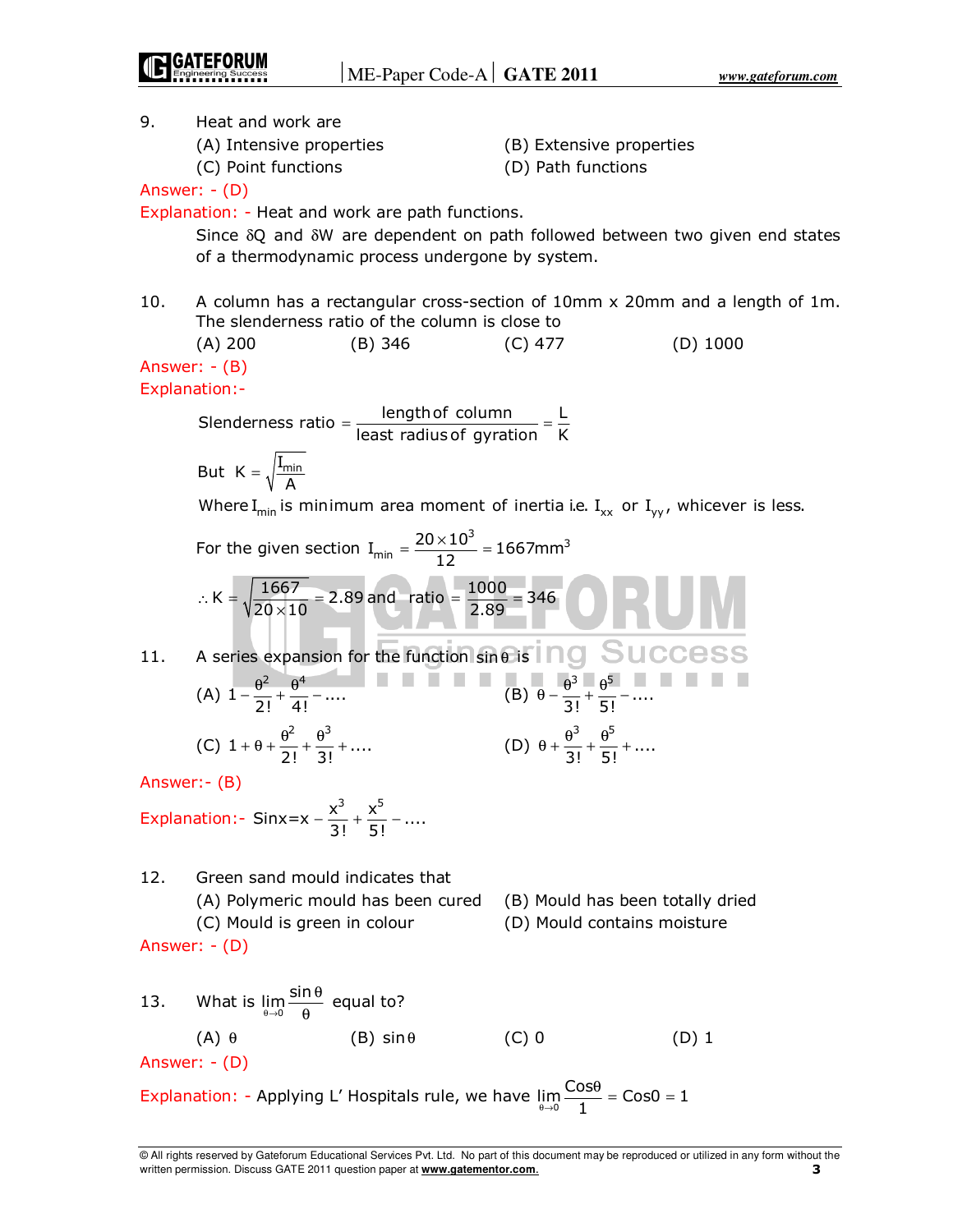14. Eigen values of a real symmetric matrix are always

(A) Positive (B) Negative (C) Real (D) Complex

Answer: - (C)

Explanation: - Eigen values of a real symmetric matrix are always real

- 15. A pipe of 25mm outer diameter carries steam. The heat transfer coefficient between the cylinder and surroundings is 5W/ $m<sup>2</sup>K$ . It is proposed to reduce the heat loss from the pipe by adding insulation having a thermal conductivity of 0.05W/mK. Which one of the following statements is TRUE?
	- (A) The outer radius of the pipe is equal to the critical radius
	- (B) The outer radius of the pipe is less than the critical radius
	- (C) Adding the insulation will reduce the heat loss
	- (D) Adding the insulation will increase the heat loss

Answer: - (C)

Explanation: -Critical Radius of Insulation =  $\left(\frac{k}{h}\right) = \left(\frac{0.05}{5}\right)$  m = 10mm  $=\left(\frac{0.05}{5}\right)$  m =

 $(r_{\text{outer}}) > r_{\text{critical}} \Rightarrow$  Adding insulation shall decrease H.T. Rate.

- 16. The contents of a well-insulated tank are heated by a resistor of 23 $Ω$  in which 10A current is flowing. Consider the tank along with its contents as a thermodynamic system. The work done by the system and the heat transfer to the system are positive. The rates of heat (Q), work (W) and change in internal energy (∆U) during the process in kW are
	- (A)  $Q = 0$ ,  $W = -2.3$ ,  $\Delta U = +2.3$  (B)  $Q = +2.3$ ,  $W = 0$ ,  $\Delta U = +2.3$

(C) 
$$
Q = -2.3
$$
,  $W = 0$ ,  $\Delta U = -2.3$ 

(D)  $Q = 0$ , W = +2.3,  $\Delta U = -2.3$ 

Answer: - (A)

Explanation: -



 $O - (-W_{\text{short}}) = \Delta U$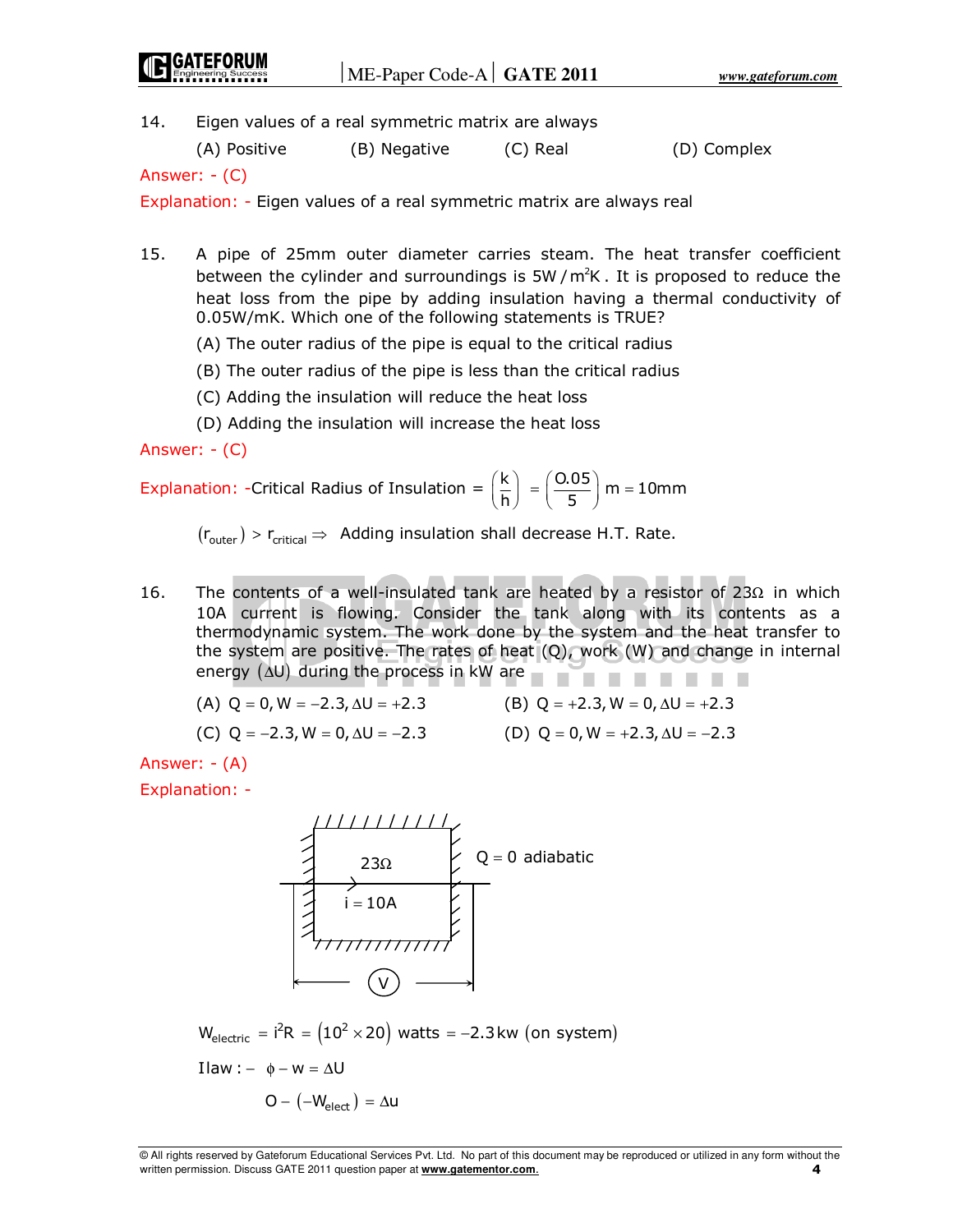17. Match the following criteria of material failure, under biaxial stresses  $\sigma_1$  and  $\sigma_2$ and yield stress  $\sigma_{y}$ , with their corresponding graphic representations :



Answer: - (A)

Explanation:  $-(1+i)(2-5i) = 2-5i+2i+5 = 7-3i$ 

19. Cars arrive at a service station according to Poisson's distribution with a mean rate of 5 per hour. The service time per car is exponential with a mean of 10minutes. At steady state, the average waiting time in the queue is

 (A) 10 minutes (B) 20 minutes (C) 25 minutes (D) 50 minutes Answer: - (D)

$$
Wq = \frac{ρ}{μ - λ}
$$
; Where λ = 5/hr, μ = 6/hr, ρ =  $\frac{λ}{μ} = \frac{5}{6}$ ; ∴ Wq =  $\frac{\frac{5}{6}}{6-5} = \frac{5}{6}$ hr = 50 min

| 20.           | The word <b>kanban</b> is most appropriately associated with |                             |
|---------------|--------------------------------------------------------------|-----------------------------|
|               | (A) Economic order quantity                                  | (B) Just-in-time production |
|               | (C) Capacity planning                                        | (D) Product design          |
| Answer: - (B) |                                                              |                             |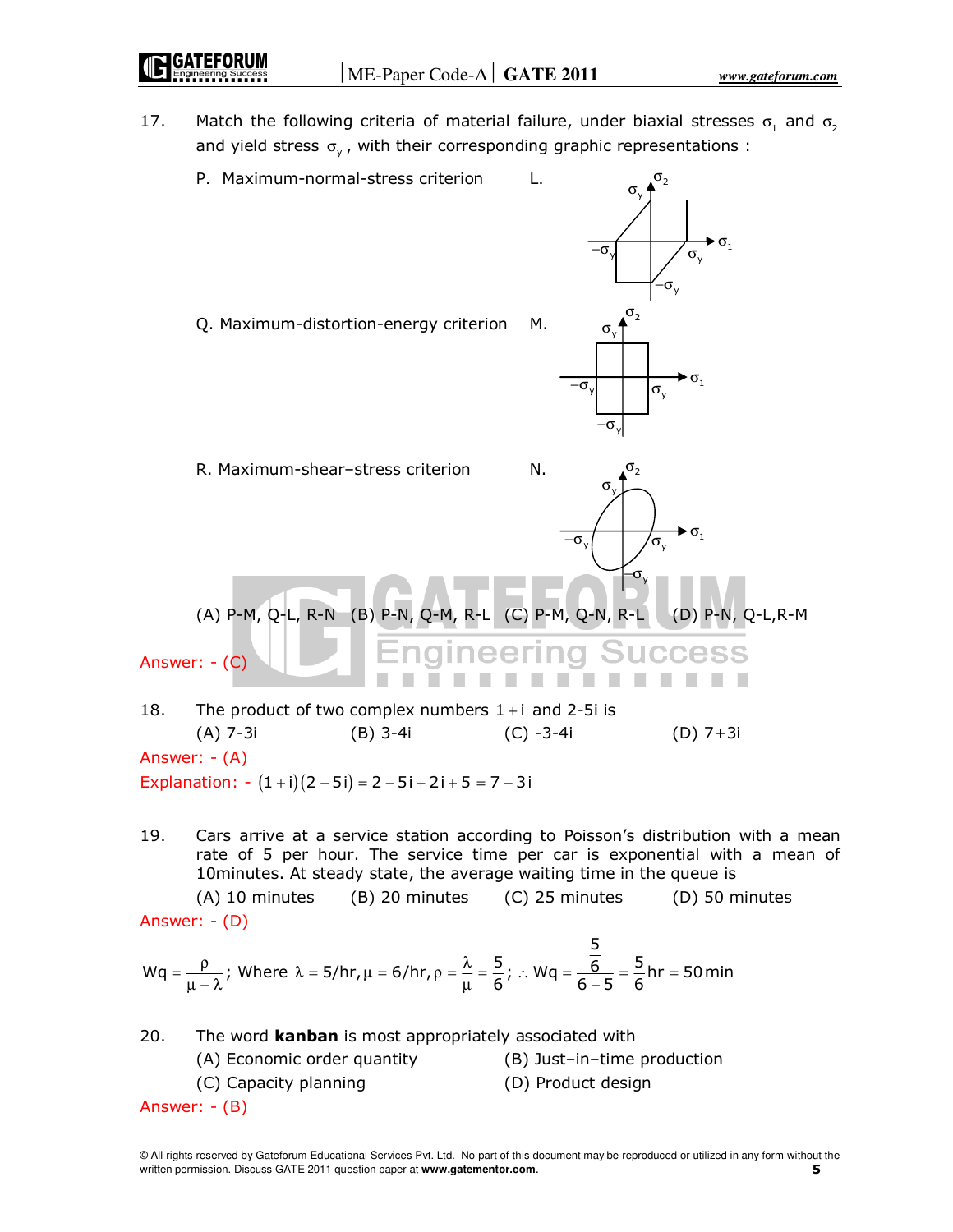| 21. |                                                                                                                                             |         | If f(x) is an even function and a is a positive real number, then $\int_{-a}^{a} f(x) dx$ equals                                 |                                                                             |
|-----|---------------------------------------------------------------------------------------------------------------------------------------------|---------|----------------------------------------------------------------------------------------------------------------------------------|-----------------------------------------------------------------------------|
|     | $(A)$ 0                                                                                                                                     | $(B)$ a | $(C)$ 2a                                                                                                                         | (D) $2\int_{0}^{a} f(x) dx$                                                 |
|     | Answer: $-(D)$                                                                                                                              |         |                                                                                                                                  |                                                                             |
|     | Explanation: $-\int_{-a}^{a} f(x) dx = \begin{cases} 2\int_{0}^{a} f(x) dx; & f(x) \text{ is even} \\ 0; & f(x) \text{ is odd} \end{cases}$ |         |                                                                                                                                  |                                                                             |
| 22. |                                                                                                                                             |         | The coefficient of restitution of a perfectly plastic impact is                                                                  |                                                                             |
|     | $(A)$ 0                                                                                                                                     | (B) 1   | $(C)$ 2                                                                                                                          | $(D)$ $\infty$                                                              |
|     | Answer: $-(A)$                                                                                                                              |         |                                                                                                                                  |                                                                             |
|     | Explanation: - Coefficient of Restitution                                                                                                   |         | = Relative velocity of separation<br>Relative velocity of approach                                                               |                                                                             |
|     |                                                                                                                                             |         | $=$ O for perfectly plastic impact                                                                                               |                                                                             |
|     | since both bodies clinge together after impact.                                                                                             |         |                                                                                                                                  |                                                                             |
| 23. |                                                                                                                                             |         | internal pressure of 5MPa. The average circumferential (hoop) stress in MPa is                                                   | A thin cylinder of inner radius 500mm and thickness 10mm is subjected to an |
|     | $(A)$ 100<br>Answer: $-(B)$                                                                                                                 | (B) 250 | $(C)$ 500                                                                                                                        | $(D)$ 1000                                                                  |
|     |                                                                                                                                             |         |                                                                                                                                  |                                                                             |
|     |                                                                                                                                             |         | Explanation: - Given Data: $p = 5MPa$ ; $d = 1000mm$ ; $t = 10mm$ CCCSS<br>Hoop stress $\sigma_{Hoop} = \frac{pd}{2t} = 250 MPa$ |                                                                             |
| 24. | electrode?                                                                                                                                  |         |                                                                                                                                  | Which one among the following welding processes uses non-consumable         |
|     | (A) Gas metal arc welding                                                                                                                   |         | (B) Submerged arc welding                                                                                                        |                                                                             |
|     | (C) Gas tungsten arc welding                                                                                                                |         | (D) Flux coated arc welding                                                                                                      |                                                                             |
|     | Answer: $-(C)$                                                                                                                              |         |                                                                                                                                  |                                                                             |
| 25. | The crystal structure of austenite is                                                                                                       |         |                                                                                                                                  |                                                                             |
|     | (A) Body centered cubic                                                                                                                     |         | (B) Face centered cubic                                                                                                          |                                                                             |
|     | (C) Hexagonal closed packed                                                                                                                 |         | (D) Body centered tetragonal                                                                                                     |                                                                             |

# **Q. No. 26 – 51 Carry Two Marks Each**

26. A torque *T* is applied at the free end of a stepped rod of circular cross-sections as shown in the figure. The shear modulus of the material of the rod is G. The expression for *d* to produce an angular twist θ at the free end is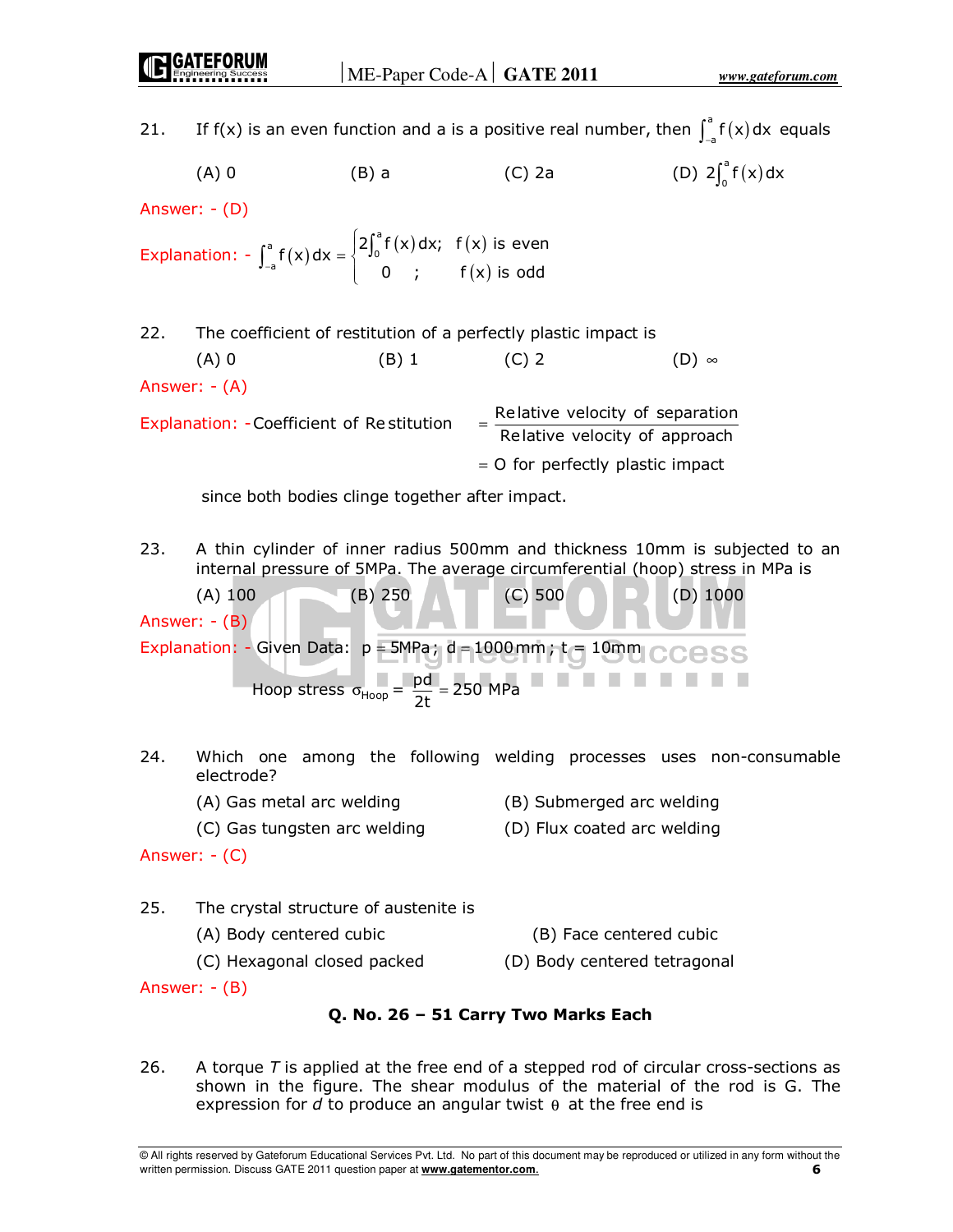





Explanation: -Angular twist at the free end



27. Figure shows the schematic for the measurement of velocity of air (density  $=$ 1.2kg/ $m^3$ ) through a constant–area duct using a pitot tube and a water-tube manometer. The differential head of water (density =  $1000 \text{kg/m}^3$ ) in the two columns of the manometer is 10mm. Take acceleration due to gravity as 9.8m /  $s^2$ . The velocity of air in m/s is

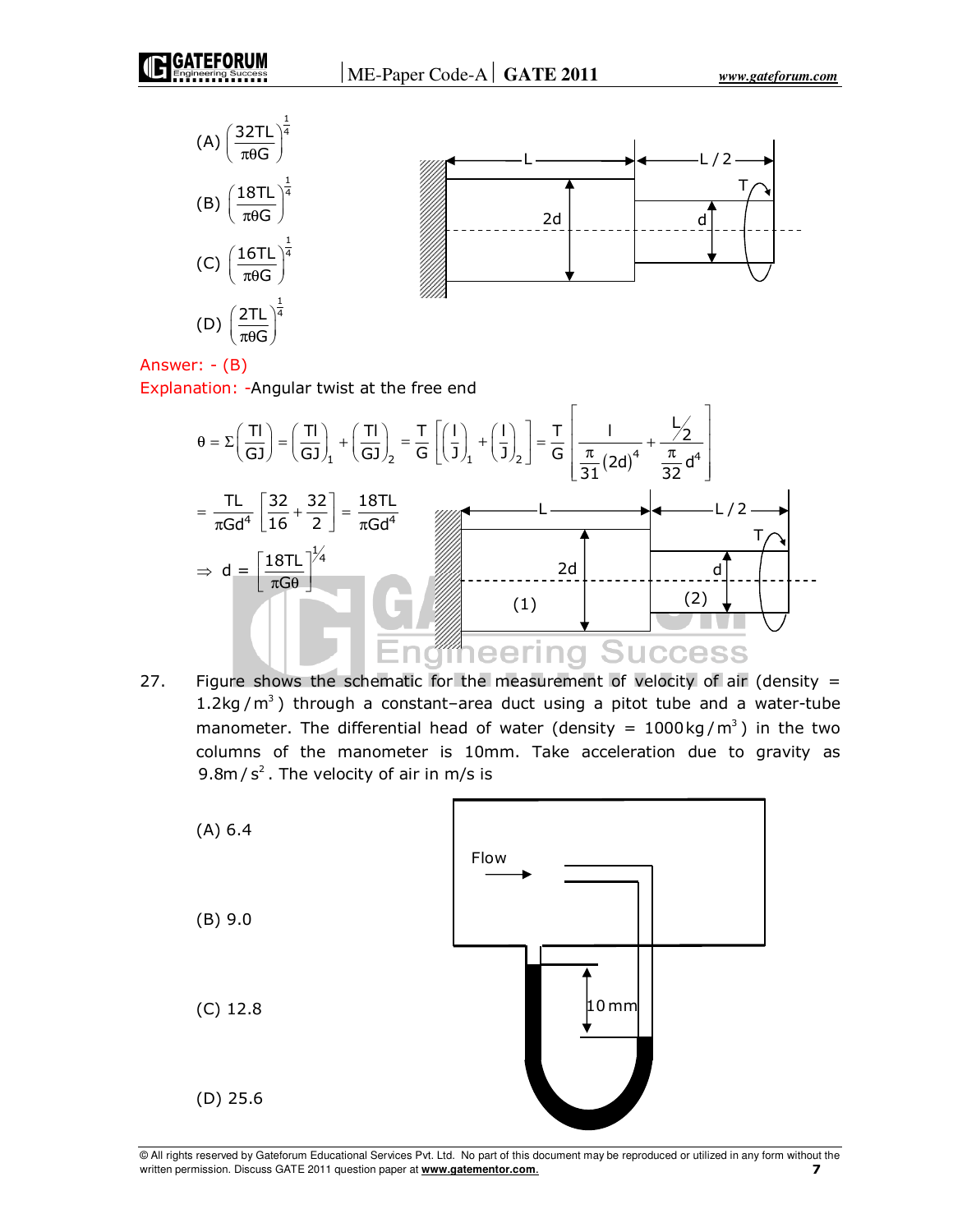

Explanation: - From Bernoulli's equation

$$
\frac{V_1^2 - V_2^2}{2g} = \frac{p_2 - p_1}{\rho_a g} \Rightarrow 1 \ V_1 = \sqrt{\frac{2(p_2 - p_1)}{\rho_a}}
$$
  
But  $P_2 - P_1 = (\rho gh)_{water} = 9810 \times 10 \times 10^{-3} = 98.1 \ N/m^2 \ :: V_1 = \sqrt{\frac{2 \times 98.1}{1.2}} = 1.2 \frac{m}{s}$ 

28. The values of enthalpy of steam at the inlet and outlet of a steam turbine in a Rankine cycle are 2800kJ/kg and 1800kJ/kg respectively. Neglecting pump work, the specific steam consumption in kg/kW-hour is

 (A) 3.60 (B) 0.36 (C) 0.06 (D) 0.01 Answer: - (A)

Explanation: - Work done by the turbine

W = 2800 - 1800 = 1000 kJ/kg = 1000 kW - s/  
Specific fuel consumption = 
$$
\frac{1}{1000} \times 3600 = 3.6 \text{ kg/kw} - \text{hr}
$$

29. The integral $\int_1^3$  $\int_{1}^{3} \frac{1}{x} dx$ , when evaluated by using Simpson's 1/3 rule on two equal subintervals each of length 1, equals

(A)  $1.000$  (B)  $1.098$  (C)  $1.111$  (D)  $1.120$ Answer: - (C) Explanation: - Given  $\int_1^3$ 1 dx  $\int_1^3 \frac{1}{x}$ −

Here, 
$$
a = 1
$$
,  $b = 3$ ,  $n = 2$  and  $h = \frac{b - a}{n} = 1$ 

| $x_0 = 1$ | $x_1 = 2$ | $x_2 = 3$                                            |
|-----------|-----------|------------------------------------------------------|
| $y_0 = 1$ |           | $y_2 = \frac{1}{2} = 0.5$ $y_3 = \frac{1}{3} = 0.33$ |

By Simpson's rule

$$
\int_{1}^{3} \frac{1}{x} dx = \frac{1}{3} h \Big[ \big( y_1 + y_3 \big) + 4 \big( y_2 \big) \Big] = \frac{1}{3} (1) \Big[ \big( 1 + 0.33 \big) + 4 \big( 0.51 \big) \Big] = 1.11
$$

30. Two identical ball bearings P and Q are operating at loads 30kN and 45kN respectively. The ratio of the life of bearing P to the life of bearing Q is

(A) 81/16 (B) 27/8 (C) 9/4 (D) 3/2

Answer: - (B)

Explanation: - For ball bearing P.(L) $\frac{1}{3}$  = C

Given  $P_P = 30kN$  and  $P_2 = 45kN$ 

$$
\frac{L_p}{L_2} = \left(\frac{P_2}{P_p}\right)^3 = \left(\frac{45}{30}\right)^3 = \left(\frac{3}{2}\right)^3 = \frac{27}{8}
$$

<sup>©</sup> All rights reserved by Gateforum Educational Services Pvt. Ltd. No part of this document may be reproduced or utilized in any form without the written permission. Discuss GATE 2011 question paper at **www.gatementor.com**. **8**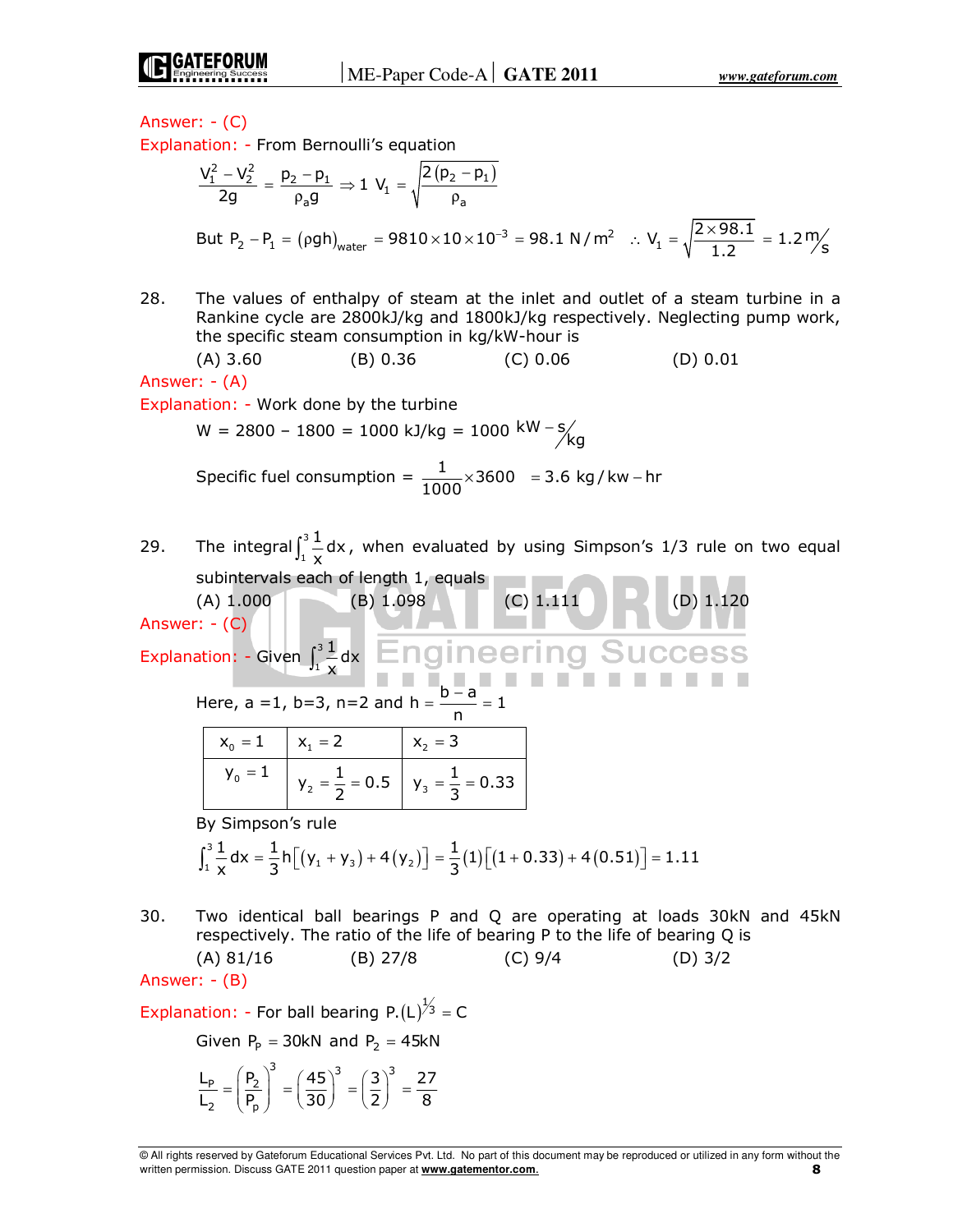31. For the four-bar linkage shown in the figure, the angular velocity of link AB is 1 rad/s. the length of link CD is 1.5 times the length of link AB. In the configuration shown, the angular velocity of link CD in rad/s is



Answer: - (D)

Explanation: -For the given configuration

 $V_{AB} = V_{CD} \Rightarrow \omega_{AB} AB = \omega_{CD} CD$  $\Rightarrow \omega_{CD} = \omega_{AB} \frac{AB}{CD} = 1 \times \frac{1}{1.5} = \frac{2}{3}$  rad / s

32. A stone with mass of 0.1kg is catapulted as shown in the figure. The total force  $F_{\sf x}$  (in N) exerted by the rubber band as a function of distance x (in m) is given by  $F_x = 300x^2$ . If the stone is displaced by 0.1m from the un-stretched position  $(x=0)$  of the rubber band, the energy stored in the rubber band is

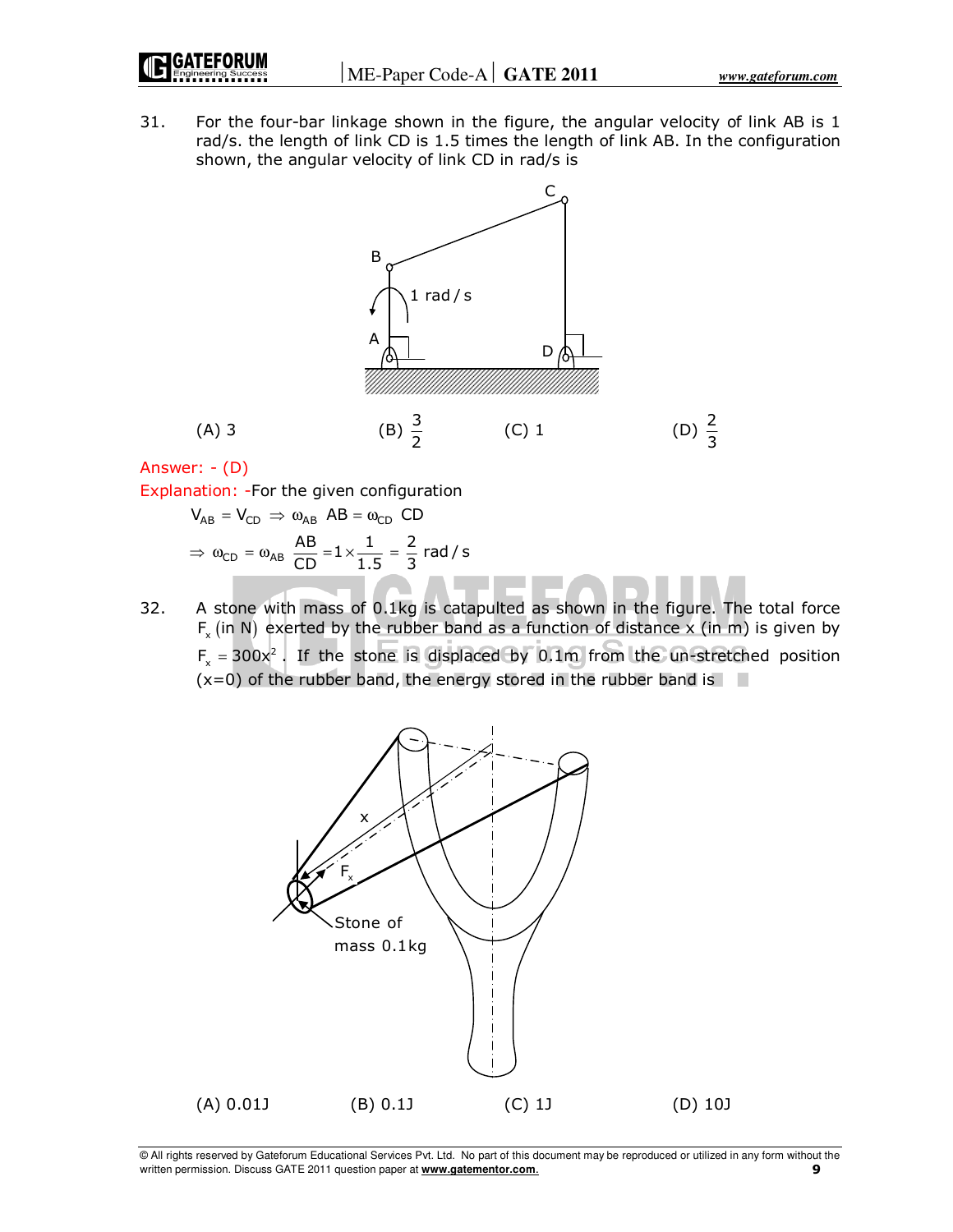Explanation: -Energy stored in the bar  $=$  W.D. by the stone

$$
= \int_0^{0.1} F_x dx = \int_0^{0.1} 300 \cdot x^2 dx = 300. \frac{x^3}{3} = 100 \times 0.1^3 = 0.1J
$$

33. Consider the differential equation  $\frac{dy}{dx} = (1 + y^2)x$ . The general solution with constant c is

(A) 
$$
y = \tan \frac{x^2}{2} + \tan c
$$
  
\n(B)  $y = \tan^2 \left(\frac{x}{2} + c\right)$   
\n(C)  $y = \tan^2 \left(\frac{x}{2}\right) + c$   
\n(D)  $y = \tan \left(\frac{x^2}{2} + c\right)$ 

Answer: - (D)

Explanation: - Given differential equation is

$$
\frac{dy}{dx} = (1 + y^2) x \Rightarrow \frac{dy}{1 + y^2} = x dx
$$

Integrating on both sides, we have

$$
\Rightarrow \tan^{-1} y = \frac{x^2}{2} + c \Rightarrow y = \tan\left(\frac{x^2}{2} + c\right)
$$

34. An unbiased coin is tossed five times. The outcome of each toss is either a head or a tail. The probability of getting at least one head is

(A) 
$$
\frac{1}{32}
$$
 (B)  $\frac{13}{32}$  (C)  $\frac{16}{32}$  (D)  $\frac{31}{32}$ 

Answer: - (D)

Explanation: - P(at least one head) = 1- P (no heads)=  $1 - \frac{1}{2^5}$ 2  $= 1 - \frac{1}{55} = \frac{31}{25}$ 32 =

35. A mass of 1kg is attached to two identical springs each with stiffness  $k = 20kN/m$ as shown in the figure. Under frictionless condition, the natural frequency of the system in Hz is close to



<sup>©</sup> All rights reserved by Gateforum Educational Services Pvt. Ltd. No part of this document may be reproduced or utilized in any form without the written permission. Discuss GATE 2011 question paper at **www.gatementor.com**. **10**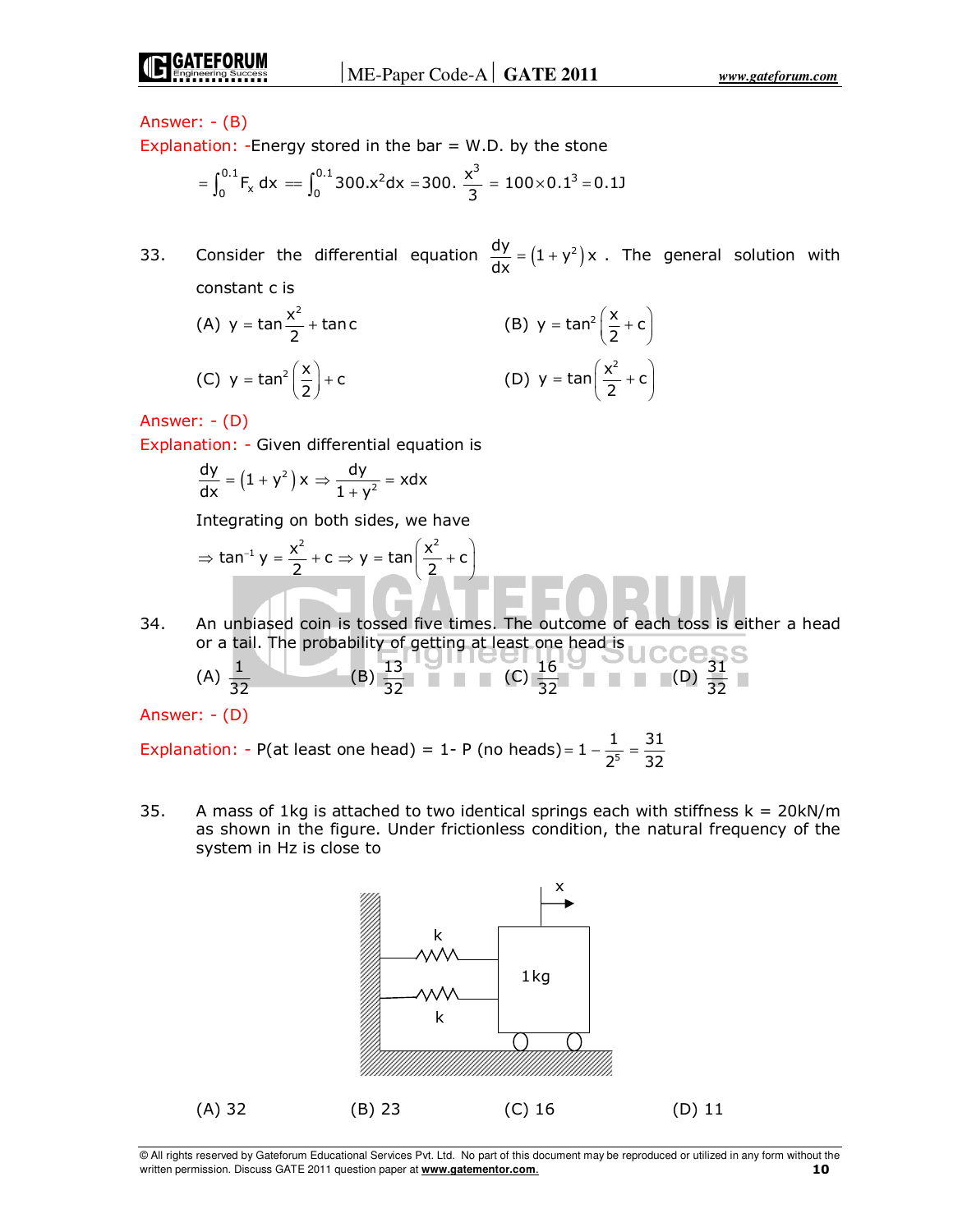Explanation: - Natural frequency of the system

$$
\omega_n = \sqrt{\frac{k_e}{m}}
$$
  
Where  $k_e = k + k = 2k = 2 \times 20 = 40 \text{ kN/m}$   

$$
\omega_n = \sqrt{\frac{40 \times 1000}{1}} = 200 \text{ rad/s} = 32 \text{ Hz}
$$

36. The shear strength of a sheet metal is 300MPa. The blanking force required to produce a blank of 100mm diameter from a 1.5 mm thick sheet is close to

 (A) 45kN (B) 70kN (C) 141kN (D) 3500kN Answer: - (C) Explanation: - Blanking force =  $\tau$ .  $A_s = 300 \times \pi dt = 300 \times \pi \times 100 \times 1.5 = 141$  kN

37. The ratios of the laminar hydrodynamic boundary layer thickness to thermal boundary layer thickness of flows of two fluids P and Q on a flat plate are  $\frac{1}{2}$  and 2 respectively. The Reynolds number based on the plate length for both the flows is 10<sup>4</sup>. The Prandtl and Nusselt numbers for P are  $\frac{1}{8}$  and 35 respectively. The Prandtl and Nusselt numbers for Q are respectively

 (A) 8 and 140 (B) 8 and 70 (C) 4 and 70 (D) 4 and 35 Answer: - (A) Explanation:  $-\frac{\delta_t}{s} = \frac{1}{1.036} \times P_r^{-1/3}$  $\frac{1}{1.026} \times P$  $\frac{\delta_{\rm t}}{\delta} = \frac{1}{1.026} \times P_{\rm r}^{-1}$ For fluid Q:  $-\frac{1}{2} = \frac{\delta_t}{\delta} = \frac{1}{1.026} P_r^{-\frac{1}{3}}$  $-\frac{1}{2} = \frac{\delta_t}{\delta} = \frac{1}{1.026} P_r^{-\frac{1}{3}} \Rightarrow Pr = 8$ For fluid P : - from Laminar flow over flat plate Nu = 0.664 Re $1^{1/2}$  P<sub>r</sub><sup>1/3</sup>  $\Rightarrow$  Nu = 35 Similarly for fluid Q : Nu = 0.664 Re $^{1/2}$  Pr<sup>1/3</sup> = 0.664  $(10^4)^{1/2}$  8<sup>1/3</sup> = 140 38. The crank radius of a single–cylinder I. C. engine is 60mm and the diameter of the cylinder is 80mm. The swept volume of the cylinder in  $cm<sup>3</sup>$  is

 (A) 48 (B) 96 (C) 302 (D) 603 Answer: - (D) Explanation: - Stroke of the cylinder  $l = 2r = 2 \times 60 = 120$ mm

$$
Swept volume = \frac{\pi}{4} d^2 \times I = \frac{\pi}{4} \times 80^2 \times 120 = 603 \text{ cm}^3
$$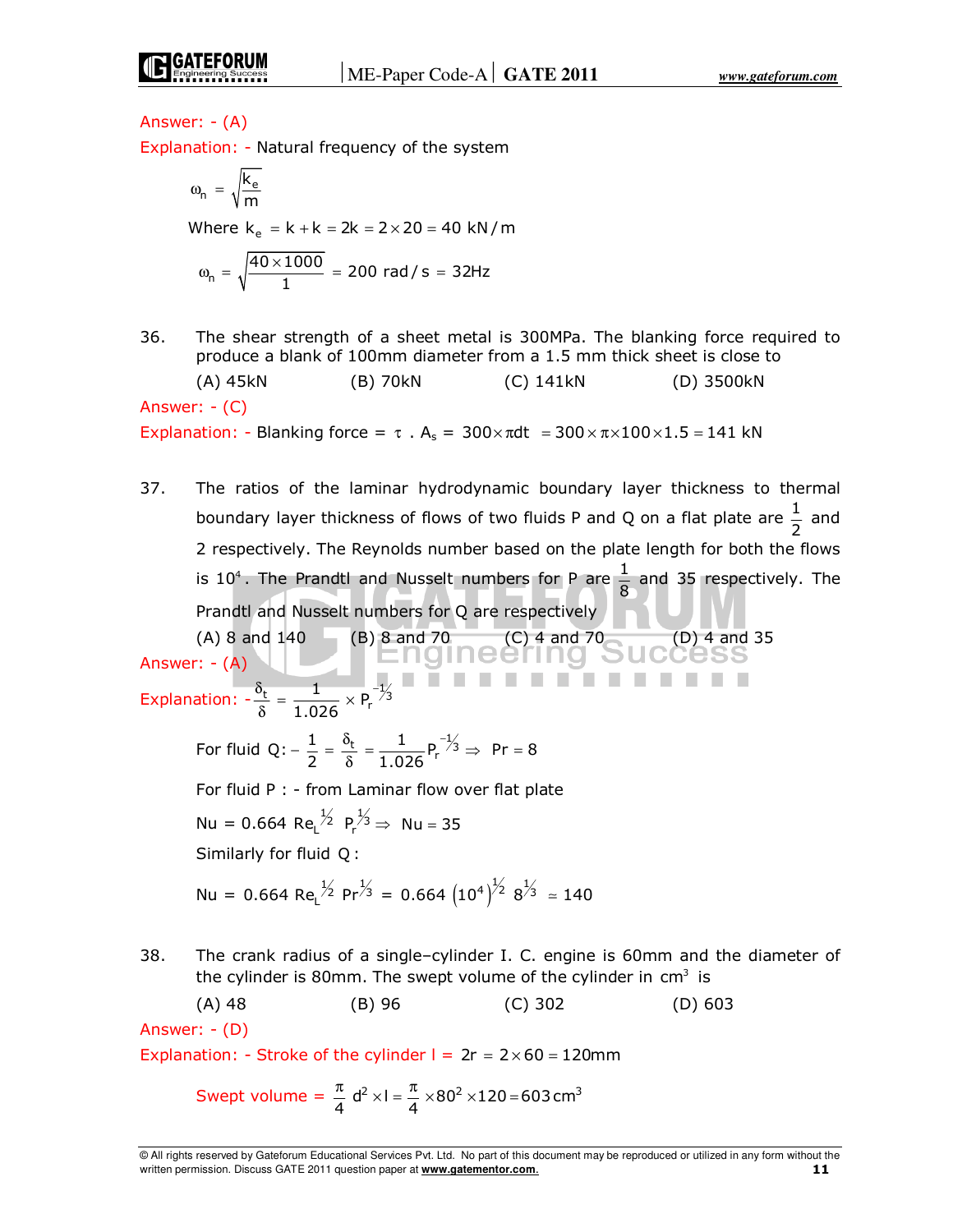39. A pump handling a liquid raises its pressure from 1 bar to 30 bar. Take the density of the liquid as  $990 \text{ kg/m}^3$ . The isentropic specific work done by the pump in kJ/kg is

(A) 0.10 (B) 0.30 (C) 2.50 (D) 2.93

Answer: - (D)

Explanation: - Work done by the pump =  $v(p_2 - p_1) = \frac{(30-1) \times 100}{990} = 2.93 \text{ kJ/kg}$  $=\frac{(30-1)\times 100}{200}=$ 

- 40. A spherical steel ball of 12mm diameter is initially at 1000K. It is slowly cooled in a surrounding of 300K. The heat transfer coefficient between the steel ball and the surrounding is 5W /  $m^2K$ . The thermal conductivity of steel is 20W /  $mK$ . The temperature difference between the centre and the surface of the steel ball is
	- (A) Large because conduction resistance is far higher than the convective resistance
	- (B) Large because conduction resistance is far less than the convective resistance
	- (C) Small because conduction resistance is far higher than the convective resistance
	- (D) Small because conduction resistance is far less than the convective resistance

Answer: - (D)

Explanation:  $-Bi = \frac{hL}{K} = \frac{5 \times 0.002}{20} = 0.0005$ 

 For the given condition the Biot number tends to zero, that means conduction resistance is far less than convection resistance. Therefore temperature between the centre and surface is very small.

41. An ideal Brayton cycle, operating between the pressure limits of 1 bar and 6 bar, has minimum and maximum temperatures of 300K and 1500K. The ratio of specific heats of the working fluid is 1.4. The approximate final temperatures in Kelvin at the end of the compression and expansion processes are respectively

(A) 500 and 900 (B) 900 and 500 (C) 500 and 500 (D) 900 and 900

Answer: - (A)

Explanation: - Ideal Brayton cycle

At the end of compression, temperature.

$$
T_2 = T_1 \left(\frac{P_3}{P_4}\right)^{\frac{\gamma-1}{\gamma}} = 300 \times 6^{\frac{0.4}{1.4}} = 500K
$$

At the end of expansion; temperature.

$$
T_4 = \frac{T_3}{\left(\frac{P_3}{P_4}\right)^{\frac{\gamma - 1}{\gamma}}} = \frac{1500}{6^{\frac{0.4}{1.4}}} = 900K
$$

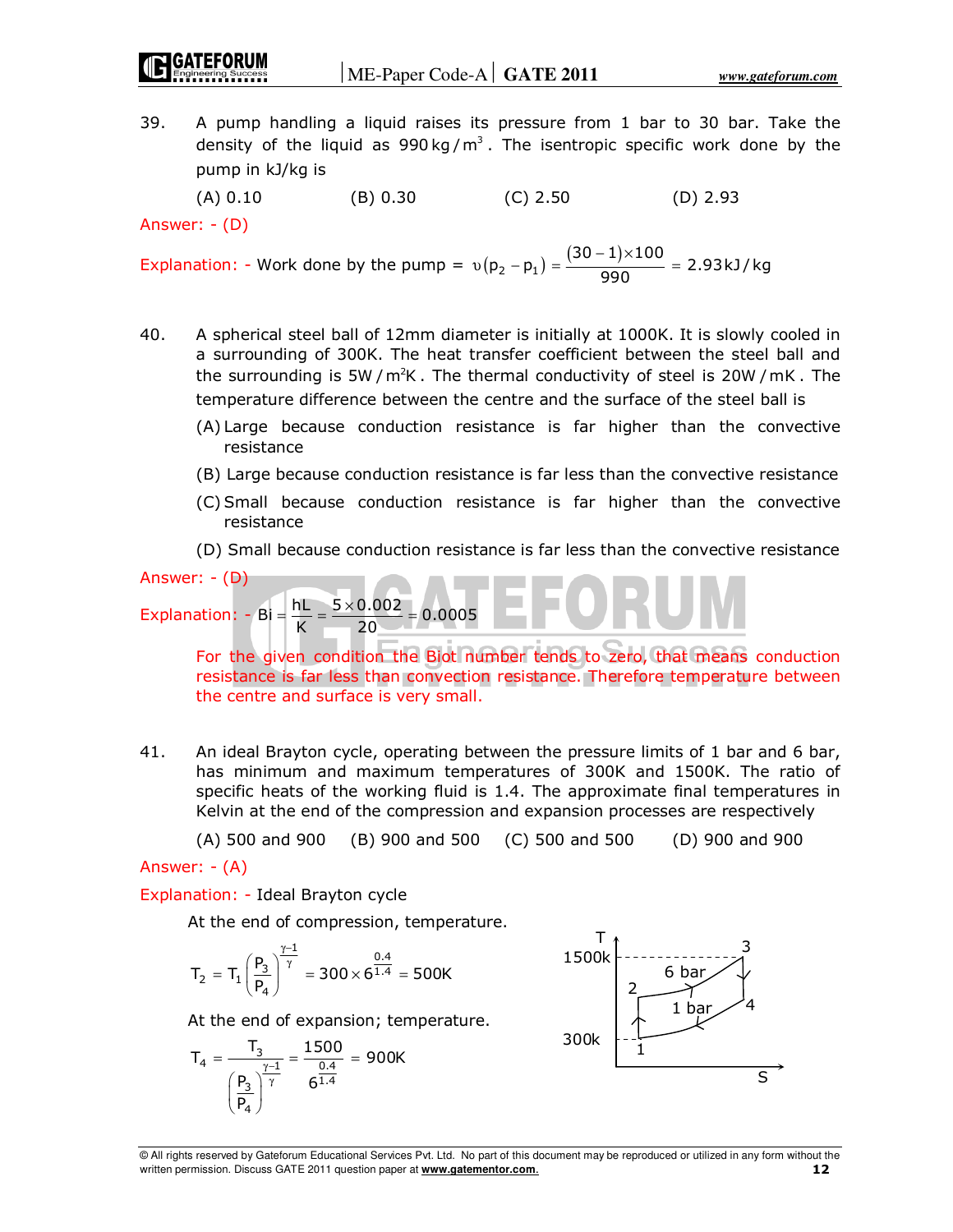42. A disc of mass m is attached to a spring of stiffness k as shown in the figure. The disc rolls without slipping on a horizontal surface. The natural frequency of vibration of the system is



$$
\Rightarrow \ddot{\theta} + \frac{kr^2}{\frac{3}{2}mr^2} \theta = 0 \Rightarrow \ddot{\theta} + \frac{2k}{3m} \theta = 0; \therefore \omega_n = \frac{1}{2\pi} \sqrt{\frac{2k}{3m}}
$$

43. A 1 kg block is resting on a surface with coefficient of friction  $\mu = 0.1$ . A force of 0.8N is applied to the block as shown in figure. The friction force is



<sup>©</sup> All rights reserved by Gateforum Educational Services Pvt. Ltd. No part of this document may be reproduced or utilized in any form without the written permission. Discuss GATE 2011 question paper at **www.gatementor.com**. **13**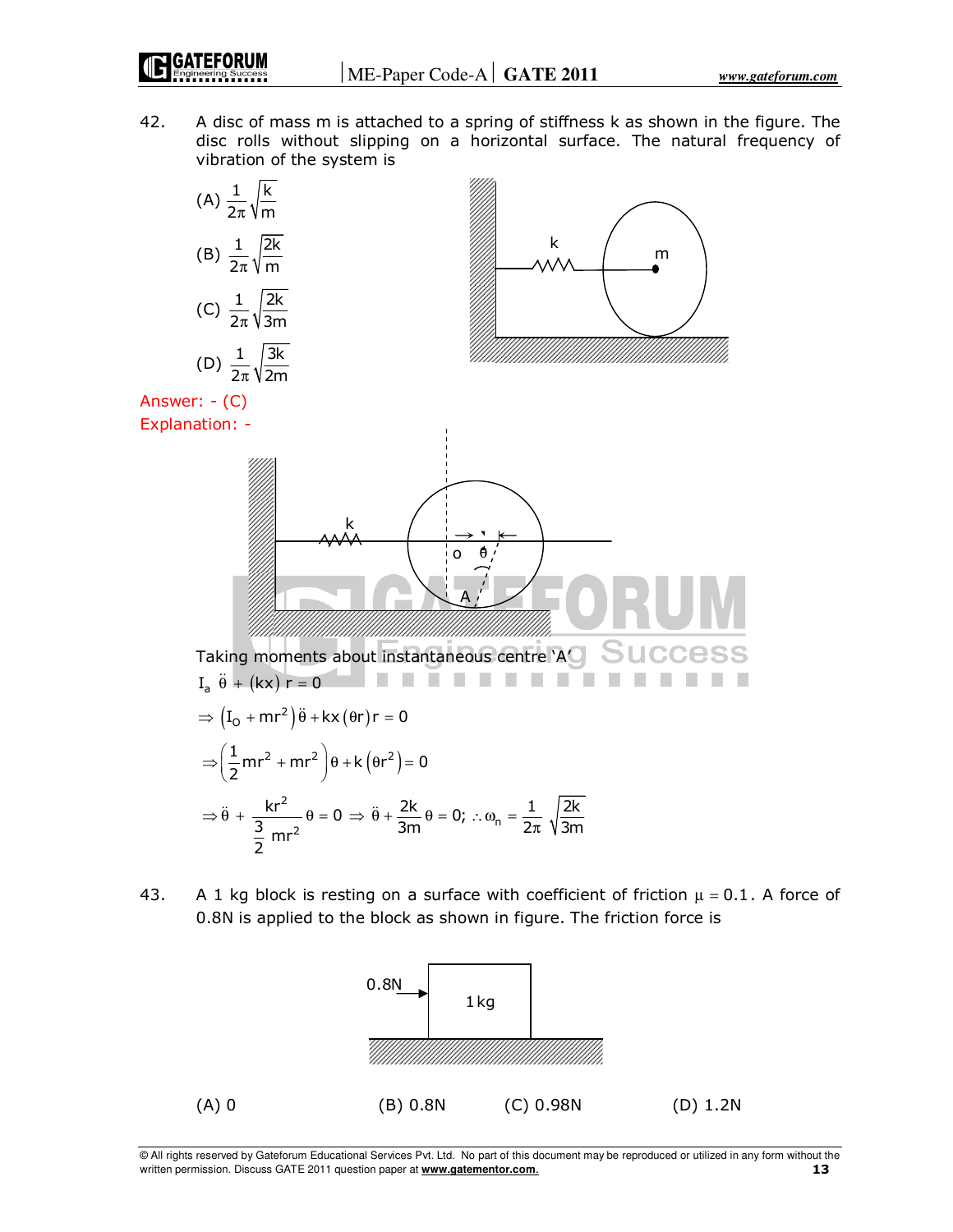- Explanation: -Limiting friction force between the block and the surface is 0.98N. But the applied force is 0.8N which is less than the limiting friction force. Therefore the friction force for the given case is 0.8N.
- 44. Consider the following system of equations

$$
2x1 + x2 + x3 = 0,x2 - x3 = 0,x1 + x2 = 0.
$$

This system has

| (A) A unique solution          | $(B)$ No   |
|--------------------------------|------------|
| $\mathcal{L} \cap \mathcal{L}$ | $\sqrt{2}$ |

(C) Infinite number of solutions (D) Five solutions

o solution

Answer: - (C)

# Explanation: - Given equations are

1 2 3 2 3 2x x x 0....................(1) x x 0.........................(2) + + = − = and  $x_1 + x_2 = 0$ ..................(3) Eliminating  $x_3$  from (1) & (2), we have  $x_1 + x_2 = 0$ ..................(4) Clearly (3) & (4) are coincident i.e. they will meet at infinite point s Hence the given equations have inf inite solutions

45. A single–point cutting tool with  $12^{\circ}$  rake angle is used to machine a steel work– piece. The depth of cut, i.e. uncut thickness is 0.81mm. The chip thickness under orthogonal machining condition is 1.8mm. The shear angle is approximately (A)  $22^{\circ}$  (B)  $26^{\circ}$  (C)  $56^{\circ}$  (D)  $76^{\circ}$ 

Answer: - (B)

Explanation: Relation between shear angle  $(\phi)$ , chip thickness ratio (r) and rake angle

 $(α)$  is given by

$$
\tan\phi = \frac{r\cos\alpha}{1 - r\sin\alpha}
$$
  
Where  $r = \frac{0.81}{1.8} = 0.45$   
Tan $\phi = \frac{0.45 \cos 12}{1 - 0.45 \sin 12} \Rightarrow \phi = 26^\circ$ 

46. Match the following non-traditional machining processes with the corresponding material removal mechanisms :

- P. Chemical machining and the series of the Erosion
- Q. Electro-chemical machining 2. Corrosive reaction
- R. Electro discharge machining 3. Ion displacement
- 
- **Machining process Mechanism of material removal** 
	-
	-
	-
- S. Ultrasonic machining and the state of the state of the SI state of the SI state of the SI state of the SI state of the SI state of the SI state of the SI state of the SI state of the SI state of the SI state of the SI s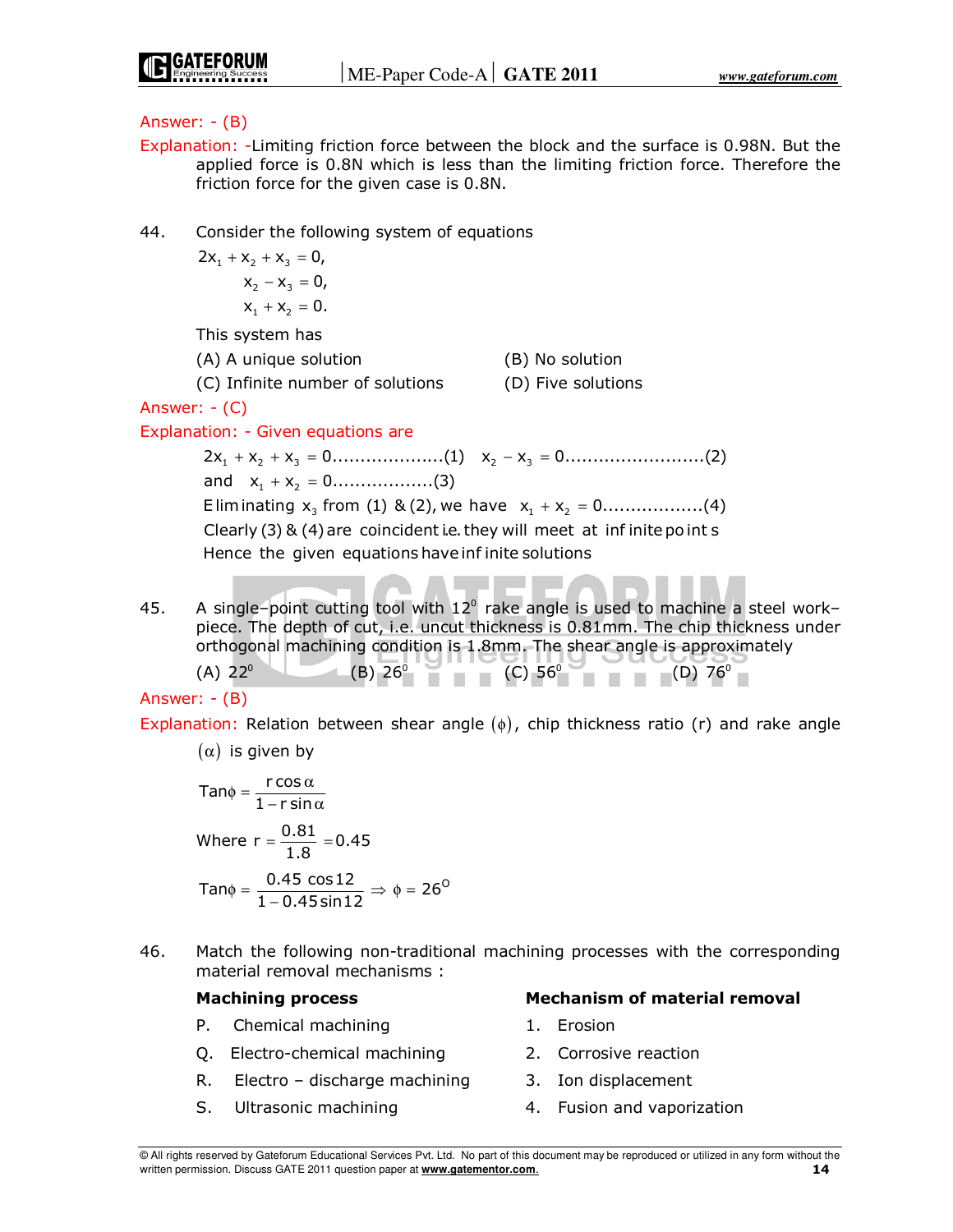| $(A)$ P-2, Q-3, R-4,S-1 | $(B)$ P-2,Q-4,R-3,S-1 |
|-------------------------|-----------------------|
| (C) P-3, Q-2,R-4,S-1    | (D) P-2,Q-3,R-1,S-4   |
| Answer: - (A)           |                       |

47. A cubic casting of 50mm side undergoes volumetric solidification shrinkage and volumetric solid contraction of 4% and 6% respectively. No. riser is used. Assume uniform cooling in all directions. The side of the cube after solidification and contraction is

```
 (A) 48.32mm (B) 49.90mm (C) 49.94mm (D) 49.96mm
```
Answer: - (A)

Explanation: - Volumetric solidification shrinkage and volumetric solid contraction cause decrease in dimensions.

Volume of cube =  $50^3 = 125000$  mm<sup>3</sup>

After considering both the allowances

<code>V</code> =125000  $\times$  0.96  $\times$  0.94  $~$  = 112800mm $^{3}$ 

Side of cube =  $\sqrt[3]{112800}$  = 48.32mm

#### **Common Data Questions: 48 & 49**

 In an experimental set-up, air flows between two stations P and Q adiabatically. The direction of flow depends on the pressure and temperature conditions maintained at P and Q. The conditions at station P are 150kPa and 350K. The temperature at station Q is 300K.

The following are the properties and relations pertaining to air:  $\approx$  SSS

Specific heat at constant pressure,  $C_{p} = 1.005kJ/kgK;$ 

Specific heat at constant volume,  $C_v = 0.718kJ/kgK;$ 

Characteristic gas constant,  $R = 0.287kJ/kgK$ 

Enthalpy,  $h = c_p T$ 

Internal energy,  $u = c_vT$ 

48. If the air has to flow from station P to station Q, the maximum possible value of pressure in kPa at station Q is close to

(A) 50 (B) 87 (C) 128 (D) 150

Answer: - (B)

Explanation: - To cause the flow from P to Q, change in entropy  $(S_p - S_o)$  should be

greater than zero

i.e 
$$
S_p - S_Q > 0
$$
, or let us say  $S_1 - S_2 > 0$ 

$$
\Rightarrow C_v \ln\left(\frac{T_2}{T_1}\right) + R \ln\left(\frac{v_2}{v_1}\right) > 0
$$
  

$$
\Rightarrow 0.718 \ln\left(\frac{300}{350}\right) + 0.287 \ln\left(\frac{v_2}{v_1}\right) > 0
$$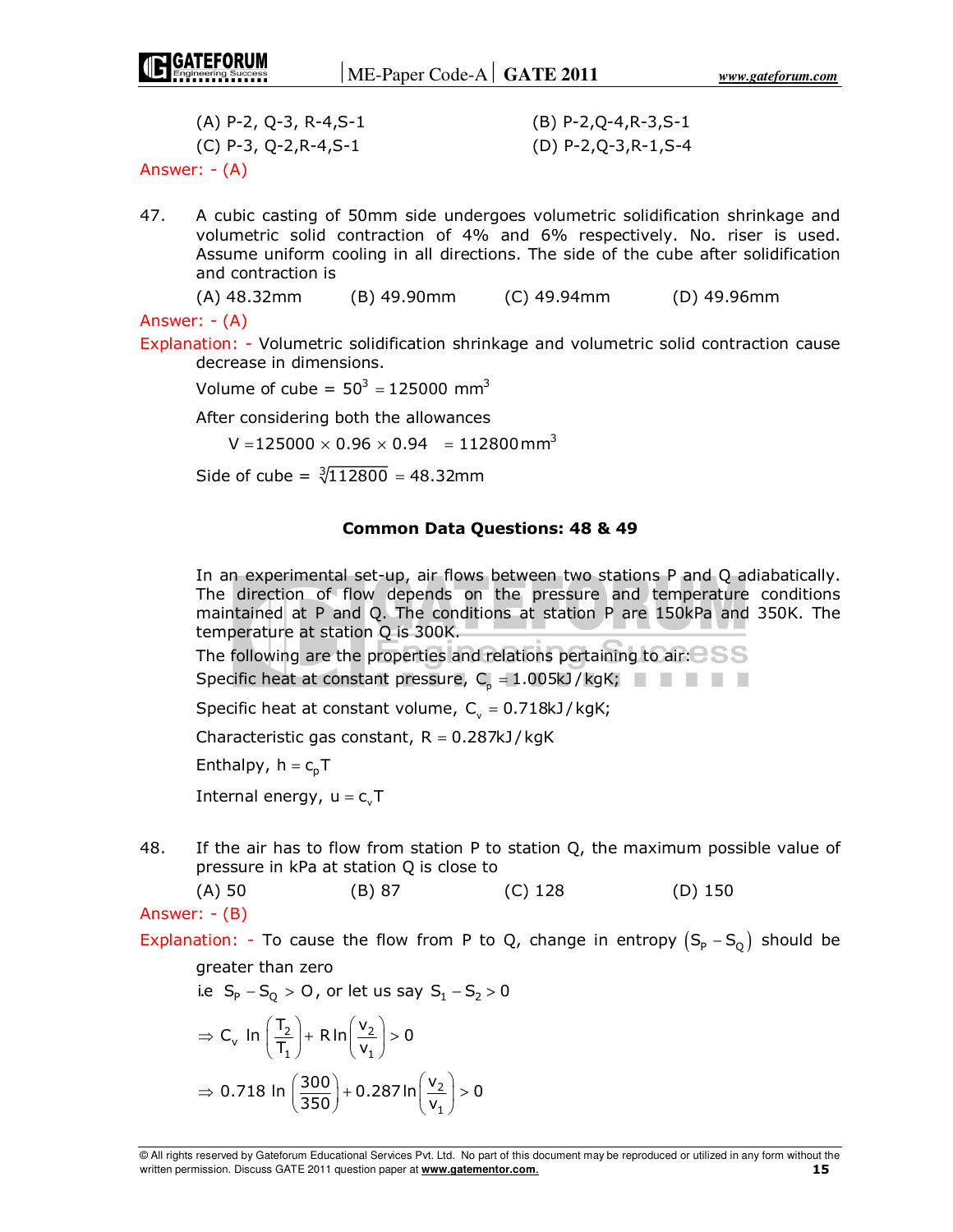$$
\Rightarrow -0.1107 + 0.287 \ln\left(\frac{v_2}{v_1}\right) > 0 \Rightarrow \ln\left(\frac{v_2}{v_1}\right) > \frac{0.1107}{0.287}
$$
\n
$$
\Rightarrow \frac{v_2}{v_1} > 1.47
$$
\nFrom Perfect gas law

\n
$$
\frac{P_1 v_1}{T_1} = \frac{P_2 v_2}{T_2}
$$
\n
$$
\Rightarrow \frac{v_2}{v_1} = \frac{P_1 T_2}{P_2 T_1}
$$
\n
$$
\therefore \frac{P_1 T_2}{P_2 T_1} > 1.47 \Rightarrow P_2 < \frac{150 \times 300}{350 \times 1.47}
$$
\n
$$
\Rightarrow P_2 < 87.4 \text{ kPa}
$$
\n
$$
\therefore \text{ The maximum value of pressure at Q = 87 kPa}
$$

49. If the pressure at station Q is 50kPa, the change in entropy  $(s_0 - s_P)$  in kJ/kgK is (A)  $-0.155$  (B) 0 (C) 0.160 (D) 0.355 Answer: - (C)

Explanation: 
$$
-S_Q - S_P = C_V \ln\left(\frac{T_2}{T_1}\right) + R \ln\left(\frac{V_2}{V_1}\right)
$$

\nFrom the perfect gas law

\n
$$
\frac{V_2}{V_1} = \frac{P_1 T_2}{P_2 T_1} = \frac{150 \times 300}{300 \times 350} = 2.57 \text{ N} \text{C} \text{C} \text{C} \text{C} \text{C} \text{C} \text{S}
$$
\n
$$
\therefore S_a - S_P = -0.1107 + 0.287 \ln 2.57 = 0.16 \text{ kJ/kgK}
$$

# **Common Data Questions: 50 & 51**

One unit of product  $P_1$  requires 3 kg of resource  $R_1$  and 1kg of resource $R_2$ . One unit of product  $P_2$  requires 2kg of resource  $R_1$  and 2kg of resource $R_2$ . The profits per unit by selling product  $P_1$  and  $P_2$  are Rs.2000 and Rs.3000 respectively. The manufacturer has 90kg of resource  $R_1$  and 100kg of resource $R_2$ .

50. The unit worth of resource  $R_2$  i.e., dual price of resource  $R_2$  in Rs. Per kg is (A) 0 (B) 1350 (C) 1500 (D) 2000 Answer: - (A) Explanation: -Because the constraint on resource 2 has no effect on the feasible region. 51. The manufacturer can make a maximum profit of Rs. (A) 60000 (B) 135000 (C) 150000 (D) 200000 Answer: - (B) Explanation: - Optimum solution is: 0, 45 and maximum profit =  $Rs.135000$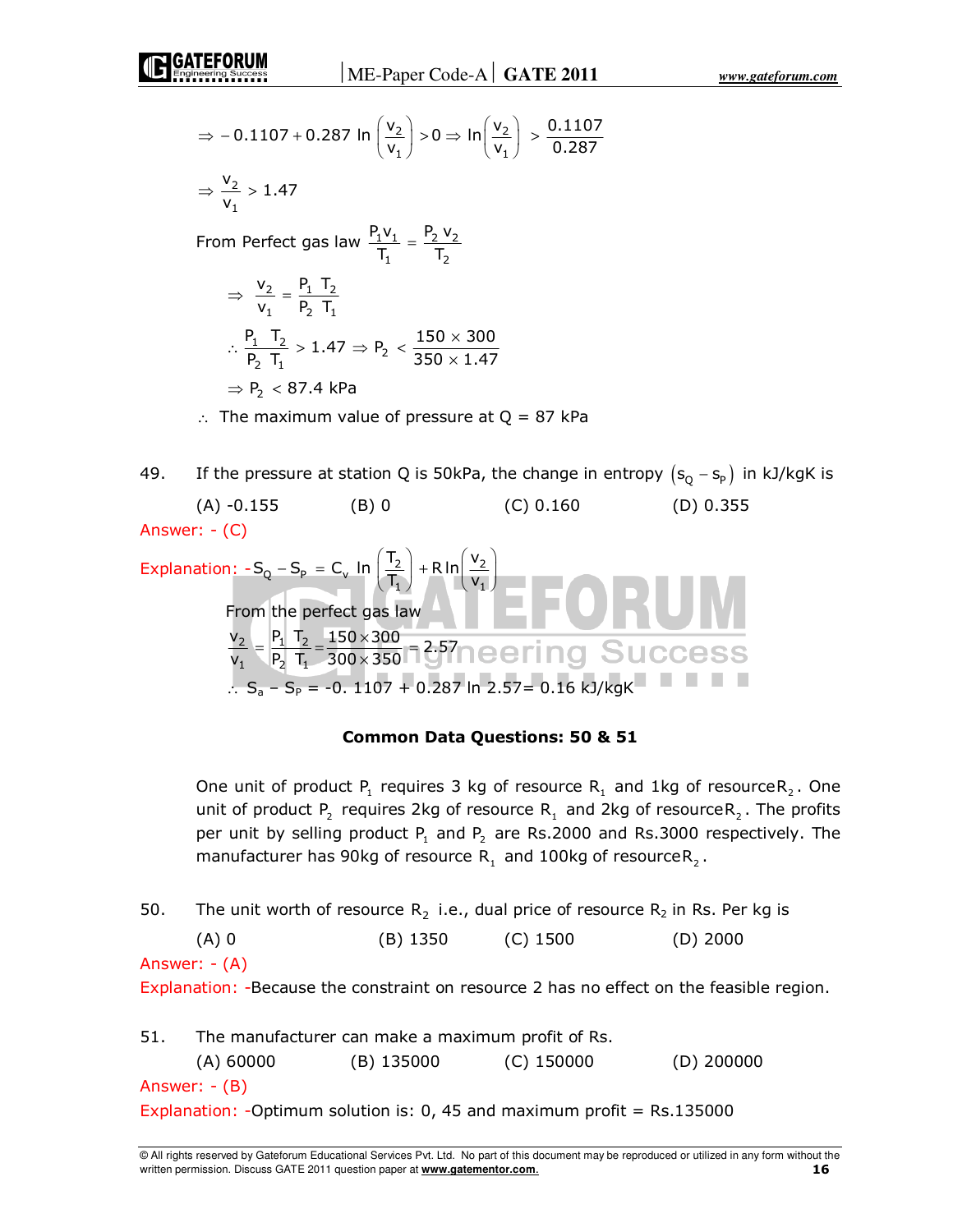### **Linked Answer Questions: Q.52 to Q.55 Carry Two Marks Each**

### **Statement for Linked Answer Questions: 52 & 53**

 A triangular–shaped cantilever beam of uniform–thickness is shown in the figure. The Young's modulus of the material of the beam is E. A concentrated load P is applied at the free end of the beam.



52. The area moment of inertia about the neutral axis of a cross-section at a distance x measured from the free end is

(A) 
$$
\frac{bxt^3}{6l}
$$
 (B)  $\frac{bxt^3}{12l}$  (C)  $\frac{bxt^3}{24l}$  (D)  $\frac{xt^3}{12}$ 

Answer: - (B)

Explanation: -

At a distance of x from the free end width 
$$
b' = \frac{bx}{l}
$$
;  $\therefore$  Moment of Inertia  $I_x = \frac{bxt^3}{12l}$ 

#### 53. The maximum deflection of the beam is

(A) 
$$
\frac{24PI^3}{Ebt^3}
$$
 (B)  $\frac{12PI^3}{Ebt^3}$  (C)  $\frac{8PI^3}{Ebt^3}$  (D)  $\frac{6PI^3}{Ebt^3}$ 

Answer: - (D)

Explanation: -

The maximum deflection of the beam 
$$
y_{max} = \frac{Pl^3}{3EI} = \frac{6Pl^3}{Ebt^3}
$$
; Where  $I = \frac{bt^3}{18I}$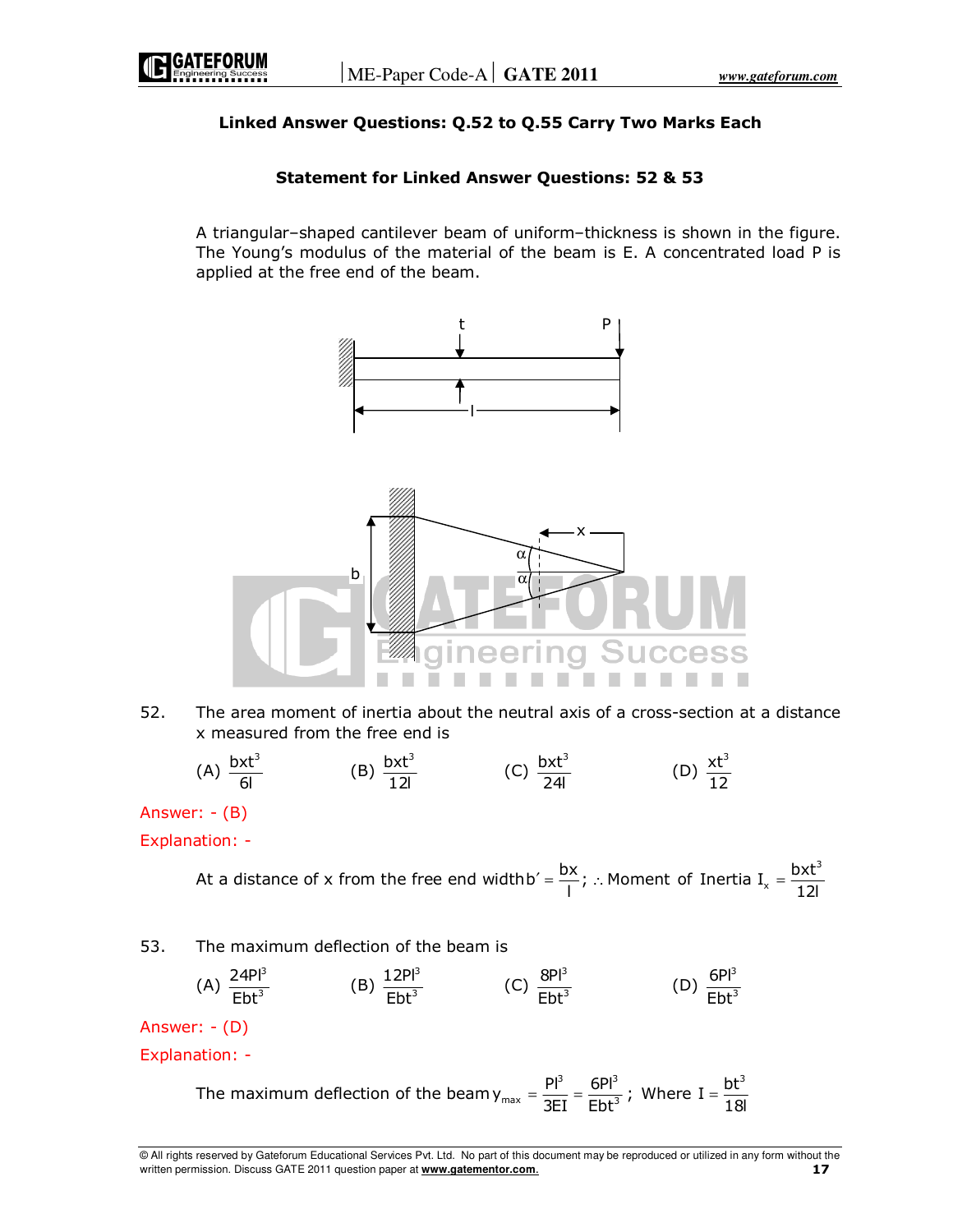#### **Statement for Linked Answer Questions: 54 & 55**

 The temperature and pressure of air in a large reservoir are 400K and 3 bar respectively. A converging-diverging nozzle of exit area  $0.005\,\mathrm{m}^2$  is fitted to the wall of the reservoir as shown in the figure. The static pressure of air at the exit section for isentropic flow through the nozzle is 50kPa. The characteristic gas constant and the ratio of specific heats of air are 0.287kJ/kgK and 1.4 respectively.



<sup>©</sup> All rights reserved by Gateforum Educational Services Pvt. Ltd. No part of this document may be reproduced or utilized in any form without the written permission. Discuss GATE 2011 question paper at **www.gatementor.com**. **18**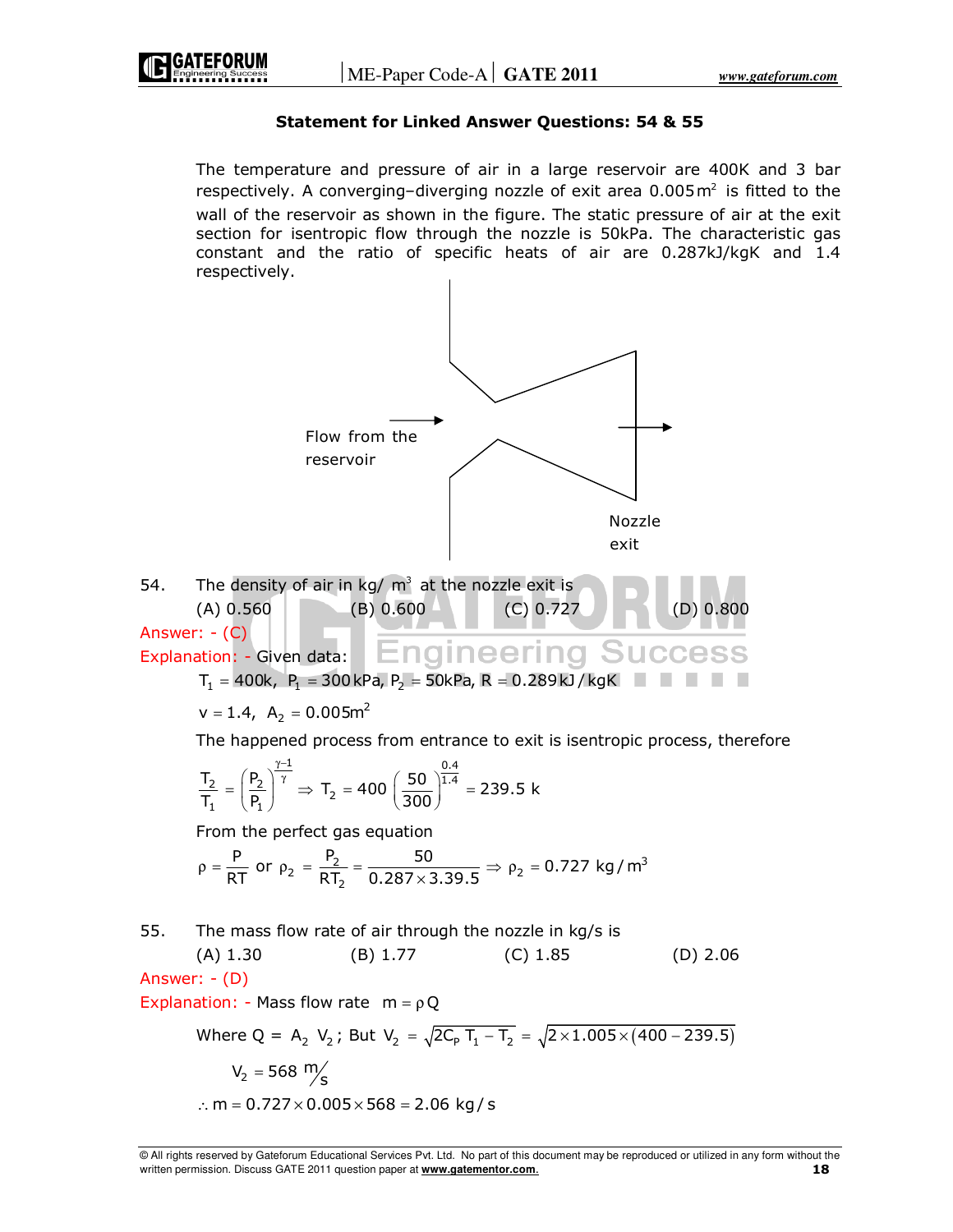#### **Q. No. 56 – 60 Carry One Mark Each**

56. Choose the word from the options given below that is most nearly opposite in meaning to the given word: **Amalgamate**

(A) Merge (B) Split (C) Collect (D) Separate

Answer: - (B)

- Exp: Amalgamate means combine or unite to form one organization or structure. So the best option here is split. Separate on the other hand, although a close synonym, it is too general to be the best antonym in the given question while Merge is the synonym; Collect is not related.
- 57. Which of the following options is the closest in the meaning to the word below: **Inexplicable**

| (A) Incomprehensible | (B) Indelible  |
|----------------------|----------------|
| (C) Inextricable     | (D) Infallible |

Answer: - (A)

- Exp: Inexplicable means not explicable; that cannot be explained, understood, or accounted for. So the best synonym here is incomprehensible.
- 58. If Log  $(P) = (1/2)$ Log  $(Q) = (1/3)$  Log  $(R)$ , then which of the following options is TRUE?

(A) 
$$
P^2 = Q^3 R^2
$$

\n(B)  $Q^2 = PR$ 

\n(C)  $Q^2 = R^3 P$ 

\n(D)  $R = P^2 Q^2$ 

\nAnswer:  $- (B)$ 

\nExp:  $\log P = \frac{1}{2} \log Q = \frac{1}{3} \log(R) = k$ 

\n(E)  $Q^2 = R^3 P$ 

\n(D)  $R = P^2 Q^2$ 

 $\therefore$  P = b<sup>k</sup>, Q = b<sup>2k</sup>, R = b<sup>3k</sup>

Now,  $Q^2 = b^{4k} = b^{3k} b^k = PR$ 

59. Choose the most appropriate word(s) from the options given below to complete the following sentence.

 **I contemplated\_\_\_\_\_\_\_\_Singapore for my vacation but decided against it.**

(A) To visit (B) having to visit (C) visiting (D)for a visit

Answer: - (C)

- Exp: Contemplate is a transitive verb and hence is followed by a gerund Hence the correct usage of contemplate is verb+ ing form.
- 60. Choose the most appropriate word from the options given below to complete the following sentence.

 **If you are trying to make a strong impression on your audience, you cannot do so by being understated, tentative or**\_\_\_\_\_\_\_\_\_\_\_\_\_.

| (A) Hyperbolic    | (B) Restrained |
|-------------------|----------------|
| (C) Argumentative | (D)Indifferent |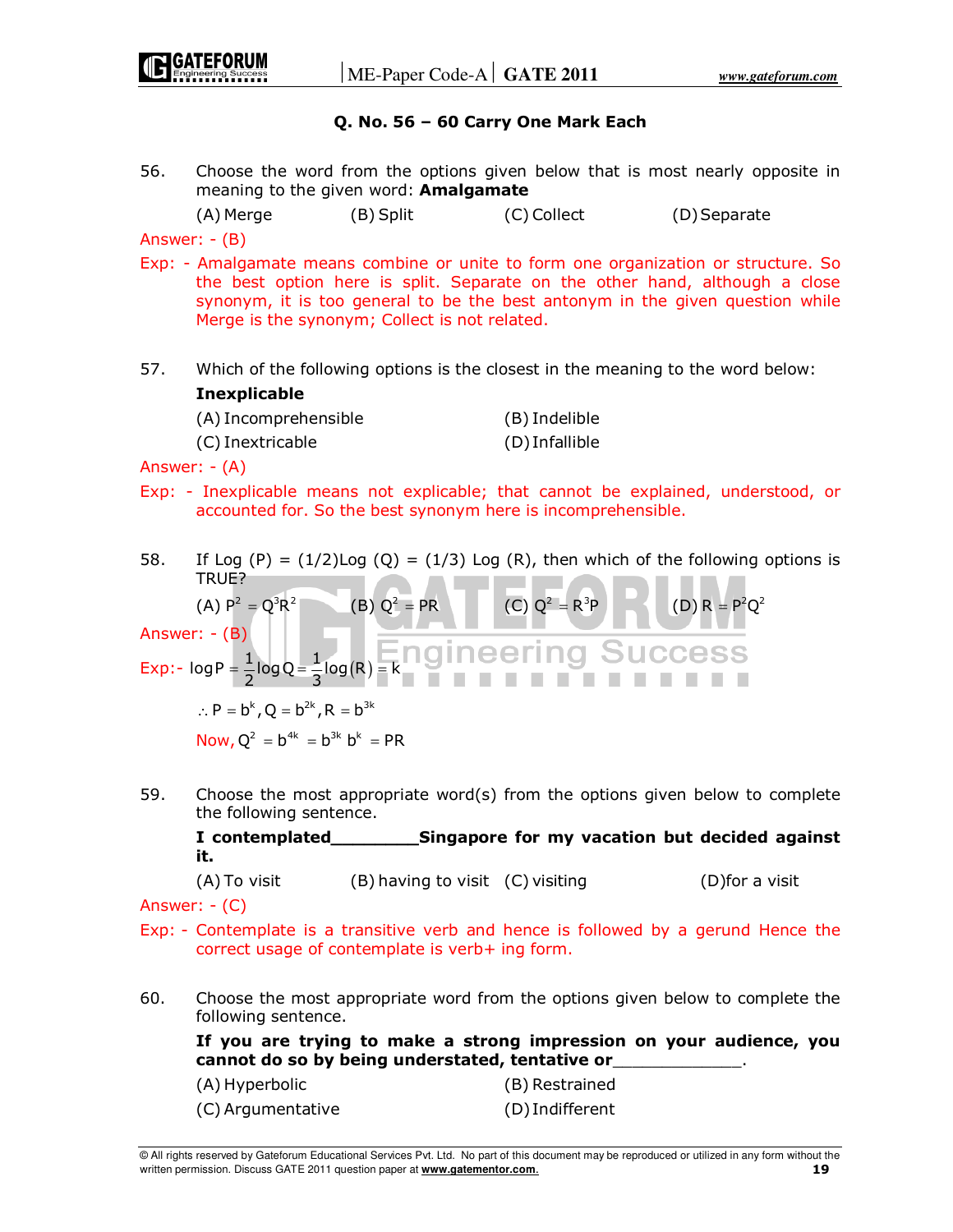Exp: - The tone of the sentence clearly indicates a word that is similar to understated is needed for the blank. Alternatively, the word should be antonym of strong (fail to make strong impression). Therefore, the best choice is restrained which means controlled/reserved/timid.

#### **Q. No. 61 – 65 Carry Two Marks Each**

61. A container originally contains 10 litres of pure spirit. From this container 1 litre of spirit is replaced with 1 litre of water. Subsequently, 1 litre of the mixture is again replaced with 1 litre of water and this process is repeated one more time. How much spirit is now left in the container?

 $(A)$  7.58 litres (B) 7.84 litres (C) 7 litres (D) 7.29 litres Answer: - (D)

Exp: 
$$
-10\left(\frac{10-1}{10}\right)^3 = 10\left(\frac{9}{10}\right)^3 = \frac{729}{1000}
$$
  
 $\therefore \frac{729}{1000} \times 1 = 7.29$  litres

62. **Few school curricula include a unit on how to deal with bereavement and grief, and yet all students at some point in their lives suffer from losses through death and parting.**

 Based on the above passage which topic would not be included in a unit on bereavement? **SUCCESS** -naineer

- (A) how to write a letter of condolence  $\blacksquare$
- (B) what emotional stages are passed through in the healing process

(C) what the leading causes of death are

(D) how to give support to a grieving friend

Answer: - (C)

- Exp: The given passage clearly deals with how to deal with bereavement and grief and so after the tragedy occurs and not about precautions. Therefore, irrespective of the causes of death, a school student rarely gets into details of causes—which is beyond the scope of the context. Rest all are important in dealing with grief.
- 63. P, Q, R and S are four types of dangerous microbes recently found in a human habitat. The area of each circle with its diameter printed in brackets represents the growth of a single microbe surviving human immunity system within 24 hours of entering the body. The danger to human beings varies proportionately with the toxicity, potency and growth attributed to a microbe shown in the figure below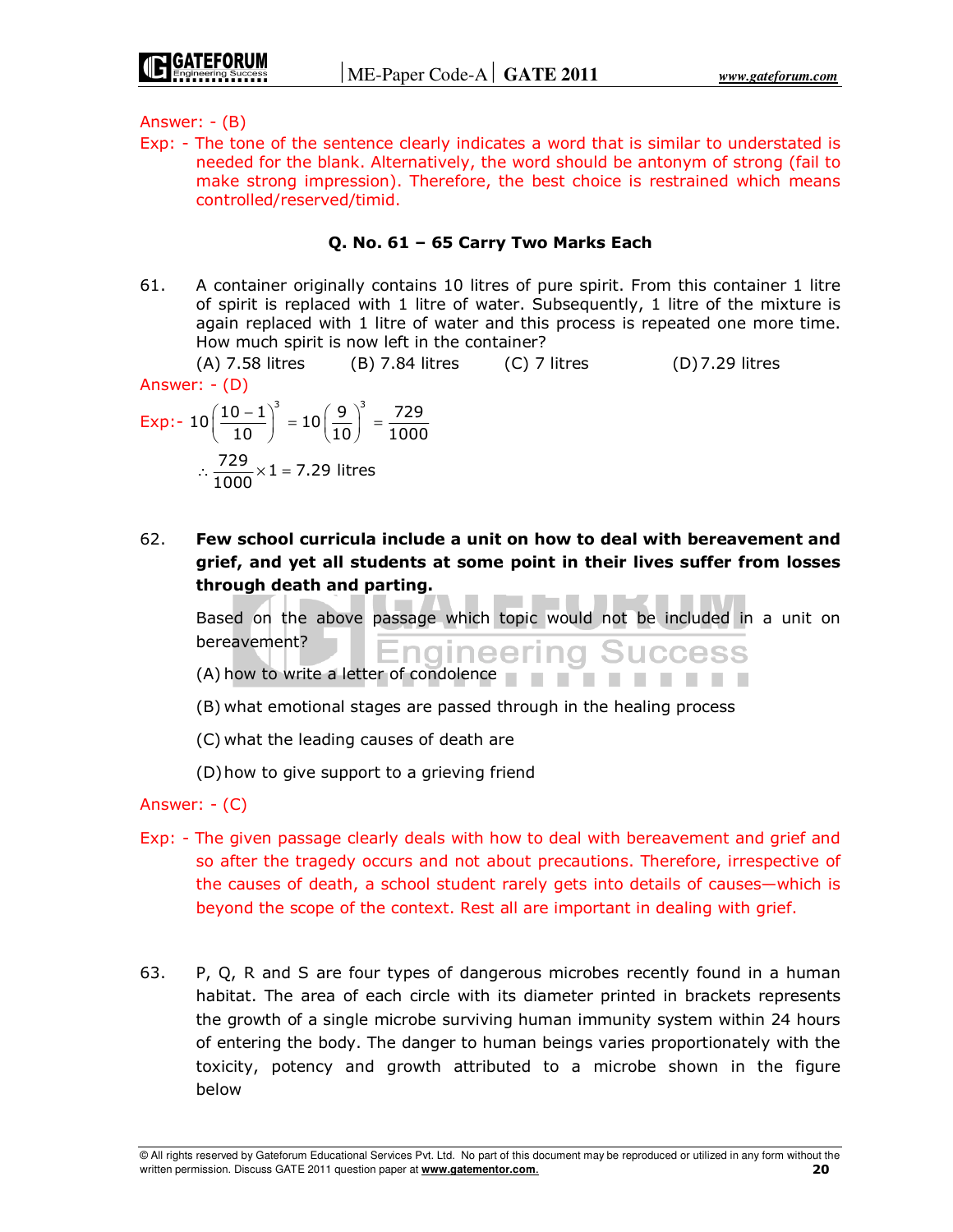

 A pharmaceutical company is contemplating the development of a vaccine against the most dangerous microbe. Which microbe should the company target in its first attempt?



64. The variable cost (V) of manufacturing a product varies according to the equation  $V= 4q$ , where q is the quantity produced. The fixed cost (F) of production of same product reduces with q according to the equation  $F = 100/q$ . How many units should be produced to minimize the total cost  $(V+F)$ ?

(A) 5 (B) 4 (C) 7 (D) 6

Answer: (A)

- Exp: Checking with all options in formula:  $(4q+100/q)$  i.e.  $(V+F)$ . Option A gives the minimum cost.
- 65. A transporter receives the same number of orders each day. Currently, he has some pending orders (backlog) to be shipped. If he uses 7 trucks, then at the end of the 4th day he can clear all the orders. Alternatively, if he uses only 3 trucks, then all the orders are cleared at the end of the 10th day. What is the minimum number of trucks required so that there will be no pending order at the end of the 5th day?
- $(A)$  4 (B) 5 (C) 6 (D) 7

<sup>©</sup> All rights reserved by Gateforum Educational Services Pvt. Ltd. No part of this document may be reproduced or utilized in any form without the written permission. Discuss GATE 2011 question paper at **www.gatementor.com**. **21**